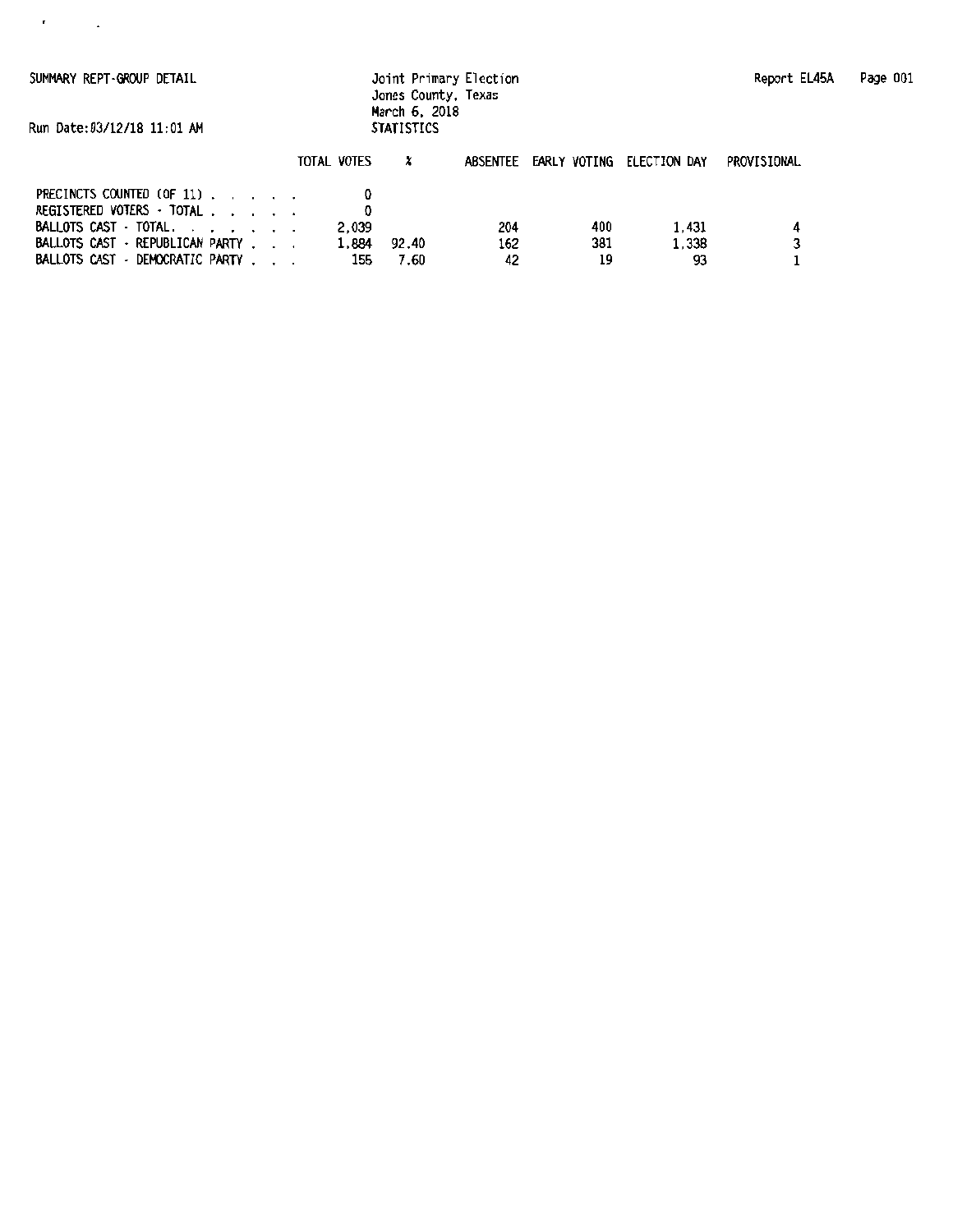SUMMARY REPT -GROUP DETAIL **Joint Primary Election Accommen**t Report EL45A Page 002

 $\mathcal{A}^{\text{max}}_{\text{max}}$ 

### Jones County, Texas March 6, 2018

| Report EL45A | Page 002 |  |
|--------------|----------|--|
|              |          |  |

| Run Date:03/12/18 11:01 AM                                                                                                                                                                                                                |                | Republican Party |            |                                    |             |             |  |
|-------------------------------------------------------------------------------------------------------------------------------------------------------------------------------------------------------------------------------------------|----------------|------------------|------------|------------------------------------|-------------|-------------|--|
|                                                                                                                                                                                                                                           | TOTAL VOTES    | X                |            | ABSENTEE EARLY VOTING ELECTION DAY |             | PROVISIONAL |  |
| US Senator                                                                                                                                                                                                                                |                |                  |            |                                    |             |             |  |
| Vote for 1                                                                                                                                                                                                                                |                |                  |            |                                    |             |             |  |
| (WITH 0 OF 11 PRECINCTS COUNTED)                                                                                                                                                                                                          |                |                  |            |                                    |             |             |  |
| Mary Miller.<br>the contract of the contract of the                                                                                                                                                                                       | 144            | 8.30             | 9          | 31                                 | 104         | 0           |  |
| Stefano de Stefano<br>$\cdot$ $\cdot$ $\cdot$ $\cdot$ $\cdot$ $\cdot$ $\cdot$                                                                                                                                                             | 41             | 2.36             | 5          | 4                                  | 32          | 0           |  |
| Ted Cruz.<br>the contract of the contract of the contract of the contract of the contract of the contract of the contract of                                                                                                              | 1.462          | 84.27            | 134        | 291                                | 1,034       | 3           |  |
| Bruce Jacobson. Jr. .<br>$\cdot$ $\cdot$ $\cdot$ $\cdot$ $\cdot$ $\cdot$<br>Geraldine Sam                                                                                                                                                 | 69<br>19       | 3.98<br>1.10     | 5<br>2     | 15<br>4                            | 49<br>13    | O<br>0      |  |
| Total                                                                                                                                                                                                                                     | 1,735          |                  | 155        | 345                                | 1,232       |             |  |
| Over Votes                                                                                                                                                                                                                                | 0              |                  | 0          | 0                                  | 0           | з<br>0      |  |
| Under Votes                                                                                                                                                                                                                               | 149            |                  | 7          | 36                                 | 106         | 0           |  |
| US Representative, District 19                                                                                                                                                                                                            |                |                  |            |                                    |             |             |  |
| Vote for 1                                                                                                                                                                                                                                |                |                  |            |                                    |             |             |  |
| (WITH 0 OF 11 PRECINCTS COUNTED)                                                                                                                                                                                                          |                |                  |            |                                    |             |             |  |
| Jodey Arrington<br>the contract of the contract of the contract of<br>Total $\ldots$ $\ldots$ $\ldots$                                                                                                                                    | 1,541<br>1,541 | 100.00           | 139<br>139 | 298<br>298                         | 1,101       | 3           |  |
| Over Votes.<br>$\mathbf{r}$ , and $\mathbf{r}$ , and $\mathbf{r}$ , and $\mathbf{r}$                                                                                                                                                      | 0              |                  | 0          | 0                                  | 1,101<br>0  | З<br>0      |  |
| Under Votes                                                                                                                                                                                                                               | 343            |                  | 23         | 83                                 | 237         | 0           |  |
|                                                                                                                                                                                                                                           |                |                  |            |                                    |             |             |  |
| Governor                                                                                                                                                                                                                                  |                |                  |            |                                    |             |             |  |
| Vote for 1                                                                                                                                                                                                                                |                |                  |            |                                    |             |             |  |
| (WITH 0 OF 11 PRECINCTS COUNTED)                                                                                                                                                                                                          |                |                  |            |                                    |             |             |  |
| Barbara Krueger<br>and a strain and a strain and                                                                                                                                                                                          | 164            | 9.44             | 4          | 37                                 | 123         | 0           |  |
| SECEDE Kilgore.<br>$\begin{array}{cccccccccccccccccc} . & . & . & . & . & . & . & . & . & . \end{array}$<br>Greg Abbott.                                                                                                                  | 41             | 2.36<br>88.20    | з<br>152   | 12<br>294                          | 26<br>1,083 | 0           |  |
| $\begin{array}{cccccccccccccc} \bullet & \bullet & \bullet & \bullet & \bullet & \bullet & \bullet & \bullet & \bullet & \bullet & \bullet & \bullet & \bullet \end{array}$<br>$\ddot{\phantom{1}}$<br>Total.<br>and a series of the con- | 1,532<br>1,737 |                  | 159        | 343                                | 1,232       | 3<br>3      |  |
| Over Votes.                                                                                                                                                                                                                               | 0              |                  | 0          | 0                                  | 0           | O           |  |
| Under Votes $\cdots$ $\cdots$ $\cdots$                                                                                                                                                                                                    | 147            |                  | 3          | 38                                 | 106         | Û           |  |
| Lieutenant Governor                                                                                                                                                                                                                       |                |                  |            |                                    |             |             |  |
| Vote for 1                                                                                                                                                                                                                                |                |                  |            |                                    |             |             |  |
| (WITH 0 OF 11 PRECINCTS COUNTED)                                                                                                                                                                                                          |                |                  |            |                                    |             |             |  |
| Scott Milder<br>$\mathbf{r}$ , $\mathbf{r}$ , $\mathbf{r}$ , $\mathbf{r}$ , $\mathbf{r}$                                                                                                                                                  | 730            | 41.50            | 22         | 158                                | 549         | 1           |  |
| Dan Patrick.<br>the contract of the contract of the                                                                                                                                                                                       | 1,029          | 58.50            | 137        | 192                                | 698         | 2           |  |
| Total.                                                                                                                                                                                                                                    | 1,759          |                  | 159        | 350                                | 1,247       | 3           |  |
| Over Votes.                                                                                                                                                                                                                               | O              |                  | 0          | 0                                  | 0           | 0           |  |
| Under Votes                                                                                                                                                                                                                               | 125            |                  | 3          | 31                                 | 91          | 0.          |  |
| Attorney General<br>Vote for 1                                                                                                                                                                                                            |                |                  |            |                                    |             |             |  |
| (WITH 0 OF 11 PRECINCTS COUNTED)                                                                                                                                                                                                          |                |                  |            |                                    |             |             |  |
| Ken Paxton .<br>$\sim$                                                                                                                                                                                                                    |                | 1,487 100.00     | 147        | 286                                | 1,051       | 3           |  |
| Total.<br>$\mathbf{r}$ , and $\mathbf{r}$ , and $\mathbf{r}$ , and $\mathbf{r}$                                                                                                                                                           | 1,487          |                  | 147        | 286                                | 1,051       | 3<br>0      |  |
| Over Votes                                                                                                                                                                                                                                | 0              |                  | 0          | 0                                  | 0           |             |  |
| Under Votes                                                                                                                                                                                                                               | 397            |                  | 15         | 95                                 | 287         | 0           |  |
| Comptroller of Public Accounts<br>Vote for 1                                                                                                                                                                                              |                |                  |            |                                    |             |             |  |
| (WITH 0 OF 11 PRECINCTS COUNTED)                                                                                                                                                                                                          |                |                  |            |                                    |             |             |  |
| Glenn Hegar.<br>the contract of the contract of the contract of<br>$\ddot{\phantom{a}}$                                                                                                                                                   | 1.445          | 100.00           | 134        | 280                                | 1,028       | 3           |  |
| Total                                                                                                                                                                                                                                     | 1,445          |                  | 134        | 280                                | 1,028       | 3           |  |
| Over Votes                                                                                                                                                                                                                                | 0              |                  | 0          | 0                                  | 0           | 0           |  |
| Under Votes                                                                                                                                                                                                                               | 439            |                  | 28         | 101                                | 310         | 0           |  |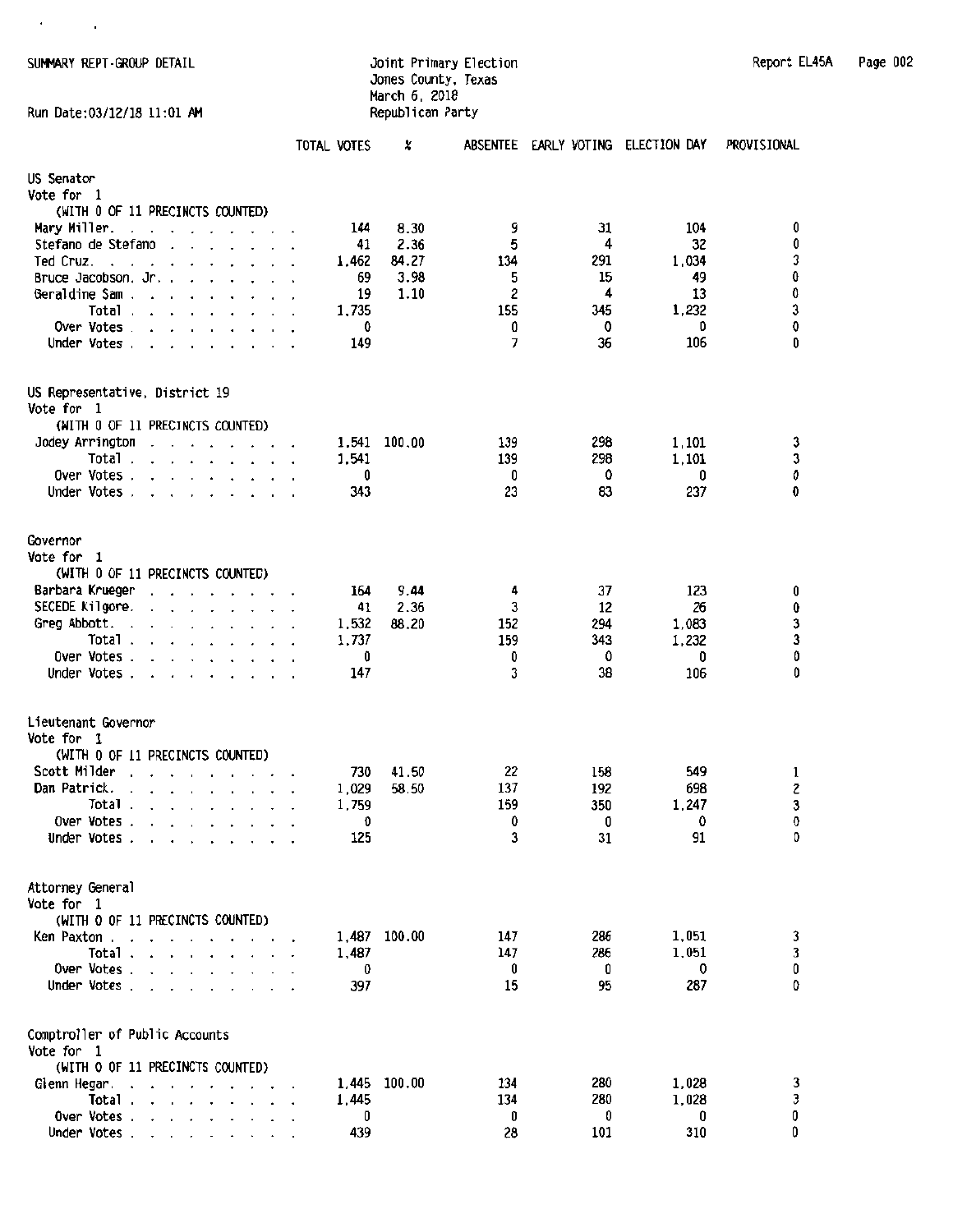$\lambda$  and  $\lambda$ 

## Jones County, Texas March 6, 2018

| SUMMARY REPT-GROUP DETAIL | Joint Primary Election | Report EL45A | Page 003 |
|---------------------------|------------------------|--------------|----------|
|---------------------------|------------------------|--------------|----------|

| TOTAL VOTES<br>X<br>ABSENTEE EARLY VOTING ELECTION DAY<br>Commissioner of the General Land Office<br>Vote for 1<br>(WITH 0 OF 11 PRECINCTS COUNTED)<br>37<br>81<br>466<br>27.79<br>347<br>Jerry Patterson<br>the company of the company of<br>8.65<br>46<br>145<br>11<br>88<br>Davey Edwards.<br>990<br>59.03<br>97<br>187<br>704<br>George P. Bush.<br>$\ddot{\phantom{0}}$<br>20<br>4.53<br>7<br>49<br>Rick Range.<br>76<br>$\overline{\phantom{a}}$<br>$\ddot{\phantom{0}}$<br>152<br>334<br>1,188<br>Total .<br>1.677<br>the contract of the contract of<br>Over Votes .<br>0<br>0<br>0<br>0<br>$\mathbf{r}$ and $\mathbf{r}$ and $\mathbf{r}$<br>150<br>Under Votes.<br>207<br>10<br>47<br>$\mathbf{r}$ , $\mathbf{r}$ , $\mathbf{r}$ , $\mathbf{r}$ , $\mathbf{r}$<br>Commissioner of Agriculture<br>Vote for 1<br>(WITH 0 OF 11 PRECINCTS COUNTED)<br>Trey Blocker<br>17.92<br>285<br>31<br>52<br>202<br>$\overline{\phantom{a}}$<br>$\cdots$<br>$\cdot$<br>Jim Hogan<br>291<br>18.30<br>25<br>56<br>209<br>$\cdot$<br>$\cdot$<br>Sid Miller.<br>1,014<br>63.77<br>93<br>208<br>712<br>$\cdot$<br>$\ddot{\phantom{a}}$<br>$\cdot$ $\cdot$ $\cdot$ $\cdot$ $\cdot$<br>Total.<br>316<br>1,123<br>1,590<br>149<br>$\cdot$ $\cdot$ $\cdot$ $\cdot$ $\cdot$<br>$\mathbf{r}$<br>Over Votes.<br>0<br>0<br>O<br>0<br>$\ddot{\phantom{1}}$<br>Under Votes.<br>294<br>13<br>65<br>215<br>$\cdot$<br>Railroad Commissioner<br>Vote for 1 |                                       |
|--------------------------------------------------------------------------------------------------------------------------------------------------------------------------------------------------------------------------------------------------------------------------------------------------------------------------------------------------------------------------------------------------------------------------------------------------------------------------------------------------------------------------------------------------------------------------------------------------------------------------------------------------------------------------------------------------------------------------------------------------------------------------------------------------------------------------------------------------------------------------------------------------------------------------------------------------------------------------------------------------------------------------------------------------------------------------------------------------------------------------------------------------------------------------------------------------------------------------------------------------------------------------------------------------------------------------------------------------------------------------------------------------------------------------------------|---------------------------------------|
|                                                                                                                                                                                                                                                                                                                                                                                                                                                                                                                                                                                                                                                                                                                                                                                                                                                                                                                                                                                                                                                                                                                                                                                                                                                                                                                                                                                                                                      | PROVISIONAL                           |
|                                                                                                                                                                                                                                                                                                                                                                                                                                                                                                                                                                                                                                                                                                                                                                                                                                                                                                                                                                                                                                                                                                                                                                                                                                                                                                                                                                                                                                      |                                       |
|                                                                                                                                                                                                                                                                                                                                                                                                                                                                                                                                                                                                                                                                                                                                                                                                                                                                                                                                                                                                                                                                                                                                                                                                                                                                                                                                                                                                                                      |                                       |
|                                                                                                                                                                                                                                                                                                                                                                                                                                                                                                                                                                                                                                                                                                                                                                                                                                                                                                                                                                                                                                                                                                                                                                                                                                                                                                                                                                                                                                      | 1                                     |
|                                                                                                                                                                                                                                                                                                                                                                                                                                                                                                                                                                                                                                                                                                                                                                                                                                                                                                                                                                                                                                                                                                                                                                                                                                                                                                                                                                                                                                      | 0                                     |
|                                                                                                                                                                                                                                                                                                                                                                                                                                                                                                                                                                                                                                                                                                                                                                                                                                                                                                                                                                                                                                                                                                                                                                                                                                                                                                                                                                                                                                      | $\begin{matrix} 2 \\ 0 \end{matrix}$  |
|                                                                                                                                                                                                                                                                                                                                                                                                                                                                                                                                                                                                                                                                                                                                                                                                                                                                                                                                                                                                                                                                                                                                                                                                                                                                                                                                                                                                                                      |                                       |
|                                                                                                                                                                                                                                                                                                                                                                                                                                                                                                                                                                                                                                                                                                                                                                                                                                                                                                                                                                                                                                                                                                                                                                                                                                                                                                                                                                                                                                      | 3                                     |
|                                                                                                                                                                                                                                                                                                                                                                                                                                                                                                                                                                                                                                                                                                                                                                                                                                                                                                                                                                                                                                                                                                                                                                                                                                                                                                                                                                                                                                      | 0<br>0                                |
|                                                                                                                                                                                                                                                                                                                                                                                                                                                                                                                                                                                                                                                                                                                                                                                                                                                                                                                                                                                                                                                                                                                                                                                                                                                                                                                                                                                                                                      |                                       |
|                                                                                                                                                                                                                                                                                                                                                                                                                                                                                                                                                                                                                                                                                                                                                                                                                                                                                                                                                                                                                                                                                                                                                                                                                                                                                                                                                                                                                                      |                                       |
|                                                                                                                                                                                                                                                                                                                                                                                                                                                                                                                                                                                                                                                                                                                                                                                                                                                                                                                                                                                                                                                                                                                                                                                                                                                                                                                                                                                                                                      | O                                     |
|                                                                                                                                                                                                                                                                                                                                                                                                                                                                                                                                                                                                                                                                                                                                                                                                                                                                                                                                                                                                                                                                                                                                                                                                                                                                                                                                                                                                                                      | 1                                     |
|                                                                                                                                                                                                                                                                                                                                                                                                                                                                                                                                                                                                                                                                                                                                                                                                                                                                                                                                                                                                                                                                                                                                                                                                                                                                                                                                                                                                                                      | $\begin{array}{c} 1 \\ 2 \end{array}$ |
|                                                                                                                                                                                                                                                                                                                                                                                                                                                                                                                                                                                                                                                                                                                                                                                                                                                                                                                                                                                                                                                                                                                                                                                                                                                                                                                                                                                                                                      |                                       |
|                                                                                                                                                                                                                                                                                                                                                                                                                                                                                                                                                                                                                                                                                                                                                                                                                                                                                                                                                                                                                                                                                                                                                                                                                                                                                                                                                                                                                                      | 0<br>1                                |
|                                                                                                                                                                                                                                                                                                                                                                                                                                                                                                                                                                                                                                                                                                                                                                                                                                                                                                                                                                                                                                                                                                                                                                                                                                                                                                                                                                                                                                      |                                       |
| (WITH 0 OF 11 PRECINCTS COUNTED)<br>Weston Martinez<br>97<br>464<br>30.49                                                                                                                                                                                                                                                                                                                                                                                                                                                                                                                                                                                                                                                                                                                                                                                                                                                                                                                                                                                                                                                                                                                                                                                                                                                                                                                                                            |                                       |
| 329<br>36<br><b>Contract Contract Contract Contract</b><br>$\cdot$<br>Christi Craddick,<br>69.51<br>204<br>1,058<br>104<br>749<br>$\mathbf{r}$ , $\mathbf{r}$ , $\mathbf{r}$ , $\mathbf{r}$ , $\mathbf{r}$                                                                                                                                                                                                                                                                                                                                                                                                                                                                                                                                                                                                                                                                                                                                                                                                                                                                                                                                                                                                                                                                                                                                                                                                                           | 2                                     |
| Total.<br>1,522<br>140<br>301<br>1,078<br>the contract of the contract of the contract of                                                                                                                                                                                                                                                                                                                                                                                                                                                                                                                                                                                                                                                                                                                                                                                                                                                                                                                                                                                                                                                                                                                                                                                                                                                                                                                                            | $\mathbf 1$<br>$\mathbf{3}$           |
| Over Votes.<br>0<br>0<br>0<br>0                                                                                                                                                                                                                                                                                                                                                                                                                                                                                                                                                                                                                                                                                                                                                                                                                                                                                                                                                                                                                                                                                                                                                                                                                                                                                                                                                                                                      | 0                                     |
| Under Votes.<br>362<br>22<br>80<br>260<br>$\ddot{\phantom{0}}$<br>$\cdot$ $\cdot$ $\cdot$ $\cdot$ $\cdot$ $\cdot$                                                                                                                                                                                                                                                                                                                                                                                                                                                                                                                                                                                                                                                                                                                                                                                                                                                                                                                                                                                                                                                                                                                                                                                                                                                                                                                    | 0                                     |
| Justice, Supreme Court, Place 2<br>Vote for 1                                                                                                                                                                                                                                                                                                                                                                                                                                                                                                                                                                                                                                                                                                                                                                                                                                                                                                                                                                                                                                                                                                                                                                                                                                                                                                                                                                                        |                                       |
| (WITH 0 OF 11 PRECINCTS COUNTED)                                                                                                                                                                                                                                                                                                                                                                                                                                                                                                                                                                                                                                                                                                                                                                                                                                                                                                                                                                                                                                                                                                                                                                                                                                                                                                                                                                                                     |                                       |
| Jimmy Blacklock<br>1,351<br>100.00<br>133<br>267<br>948<br>$\mathbf{r}$ , $\mathbf{r}$ , $\mathbf{r}$ , $\mathbf{r}$                                                                                                                                                                                                                                                                                                                                                                                                                                                                                                                                                                                                                                                                                                                                                                                                                                                                                                                                                                                                                                                                                                                                                                                                                                                                                                                 | 3                                     |
| Total.<br>133<br>267<br>1,351<br>948<br>the contract of the con-                                                                                                                                                                                                                                                                                                                                                                                                                                                                                                                                                                                                                                                                                                                                                                                                                                                                                                                                                                                                                                                                                                                                                                                                                                                                                                                                                                     | 3                                     |
| Over Votes<br>0<br>0<br>$\overline{\phantom{a}}$<br>0<br>Under Votes<br>533<br>29<br>390<br>114                                                                                                                                                                                                                                                                                                                                                                                                                                                                                                                                                                                                                                                                                                                                                                                                                                                                                                                                                                                                                                                                                                                                                                                                                                                                                                                                      | 0<br>0                                |
| Justice, Supreme Court, Place 4                                                                                                                                                                                                                                                                                                                                                                                                                                                                                                                                                                                                                                                                                                                                                                                                                                                                                                                                                                                                                                                                                                                                                                                                                                                                                                                                                                                                      |                                       |
| Vote for 1                                                                                                                                                                                                                                                                                                                                                                                                                                                                                                                                                                                                                                                                                                                                                                                                                                                                                                                                                                                                                                                                                                                                                                                                                                                                                                                                                                                                                           |                                       |
| (WITH 0 OF 11 PRECINCTS COUNTED)                                                                                                                                                                                                                                                                                                                                                                                                                                                                                                                                                                                                                                                                                                                                                                                                                                                                                                                                                                                                                                                                                                                                                                                                                                                                                                                                                                                                     |                                       |
| John Devine.<br>1,336 100.00<br>133<br>261<br>939<br>the contract of the contract of the                                                                                                                                                                                                                                                                                                                                                                                                                                                                                                                                                                                                                                                                                                                                                                                                                                                                                                                                                                                                                                                                                                                                                                                                                                                                                                                                             | $\frac{3}{3}$                         |
| Total $\ldots$ $\ldots$ $\ldots$ $\ldots$<br>1,336<br>133<br>261<br>939<br>Over Votes<br>0<br>0<br>0<br>0                                                                                                                                                                                                                                                                                                                                                                                                                                                                                                                                                                                                                                                                                                                                                                                                                                                                                                                                                                                                                                                                                                                                                                                                                                                                                                                            | 0                                     |
| Under Votes<br>548<br>29<br>120<br>399                                                                                                                                                                                                                                                                                                                                                                                                                                                                                                                                                                                                                                                                                                                                                                                                                                                                                                                                                                                                                                                                                                                                                                                                                                                                                                                                                                                               | 0                                     |
| Justice, Supreme Court, Place 6                                                                                                                                                                                                                                                                                                                                                                                                                                                                                                                                                                                                                                                                                                                                                                                                                                                                                                                                                                                                                                                                                                                                                                                                                                                                                                                                                                                                      |                                       |
| Vote for 1                                                                                                                                                                                                                                                                                                                                                                                                                                                                                                                                                                                                                                                                                                                                                                                                                                                                                                                                                                                                                                                                                                                                                                                                                                                                                                                                                                                                                           |                                       |
| (WITH 0 OF 11 PRECINCTS COUNTED)<br>Jeff Brown .<br>132<br>264<br>940                                                                                                                                                                                                                                                                                                                                                                                                                                                                                                                                                                                                                                                                                                                                                                                                                                                                                                                                                                                                                                                                                                                                                                                                                                                                                                                                                                |                                       |
| 1,339 100.00<br>$\overline{\phantom{a}}$<br>$\cdot$ , , , , , , , ,<br>Total.<br>132<br>264<br>940<br>1,339<br>$\mathbf{r}$ , and $\mathbf{r}$ , and $\mathbf{r}$ , and $\mathbf{r}$                                                                                                                                                                                                                                                                                                                                                                                                                                                                                                                                                                                                                                                                                                                                                                                                                                                                                                                                                                                                                                                                                                                                                                                                                                                 | 3<br>3                                |
| Over Votes $\cdots$ $\cdots$ $\cdots$<br>0<br>0<br>0<br>O                                                                                                                                                                                                                                                                                                                                                                                                                                                                                                                                                                                                                                                                                                                                                                                                                                                                                                                                                                                                                                                                                                                                                                                                                                                                                                                                                                            | O                                     |
| Under Votes.<br>545<br>30<br>117<br>398                                                                                                                                                                                                                                                                                                                                                                                                                                                                                                                                                                                                                                                                                                                                                                                                                                                                                                                                                                                                                                                                                                                                                                                                                                                                                                                                                                                              | 0                                     |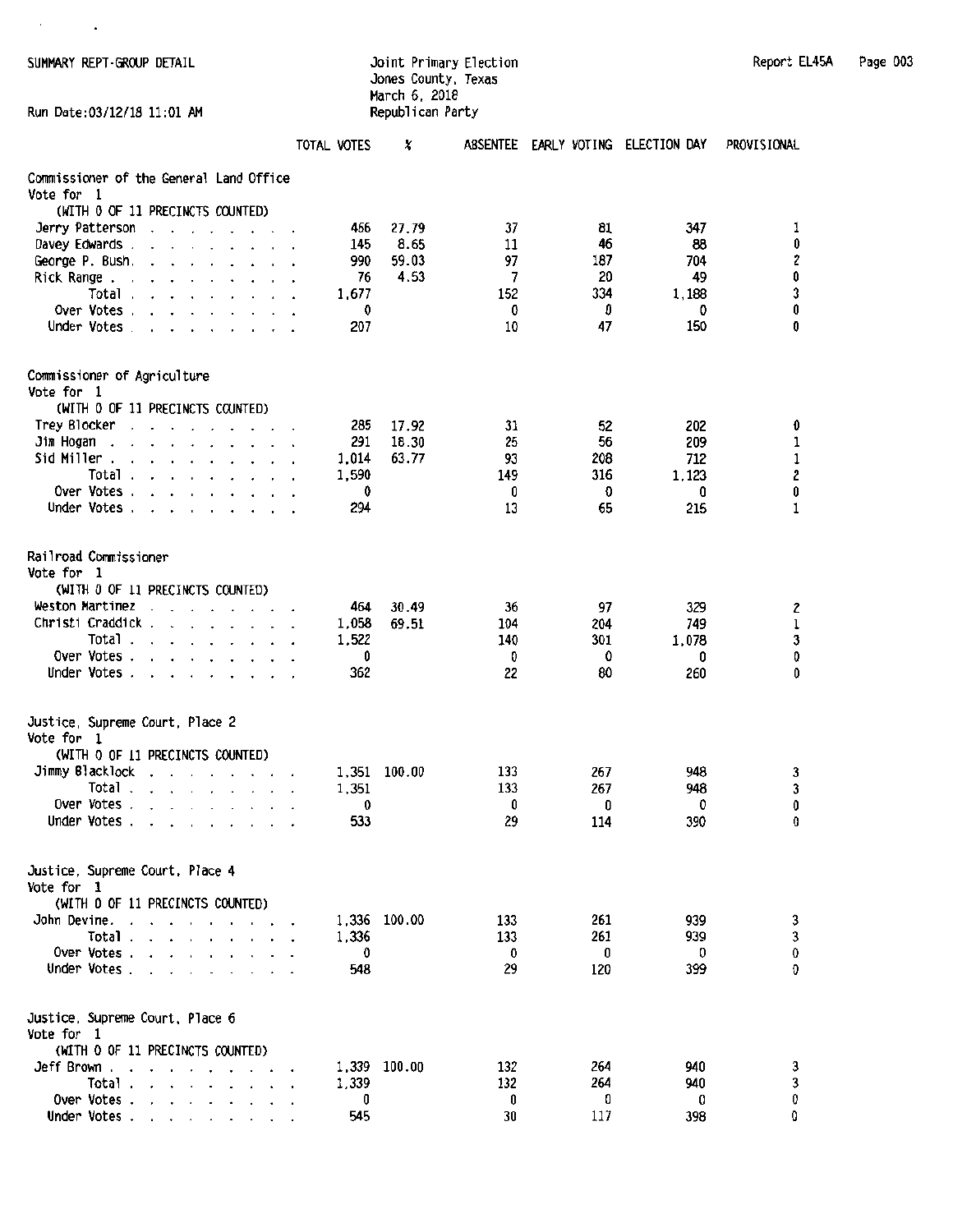|  |  | SUMMARY REPT-GROUP DETAIL |  |
|--|--|---------------------------|--|
|--|--|---------------------------|--|

 $\mathcal{F}^{\mathcal{G}}_{\mathcal{G}}$  ,  $\mathcal{G}^{\mathcal{G}}_{\mathcal{G}}$ 

### SUHHARY REPT -GROOP DETAIL Joint Primary Election Report EL45A Page 004 Jones County, Texas March 6. 2018

| Run Date:03/12/18 11:01 AM                                                                                                                                                                                                                                                                                                      |                | Republican Party |            |                                    |            |                  |  |
|---------------------------------------------------------------------------------------------------------------------------------------------------------------------------------------------------------------------------------------------------------------------------------------------------------------------------------|----------------|------------------|------------|------------------------------------|------------|------------------|--|
|                                                                                                                                                                                                                                                                                                                                 | TOTAL VOTES    | X                |            | ABSENTEE EARLY VOTING ELECTION DAY |            | PROVISIONAL      |  |
| Presiding Judge, Ct of Criminal Appeals                                                                                                                                                                                                                                                                                         |                |                  |            |                                    |            |                  |  |
| Vote for 1<br>(WITH 0 OF 11 PRECINCTS COUNTED)                                                                                                                                                                                                                                                                                  |                |                  |            |                                    |            |                  |  |
| David Bridges .                                                                                                                                                                                                                                                                                                                 | 895            | 62.02            | 80         | 173                                | 640        |                  |  |
| $\mathbf{v}$ and $\mathbf{v}$ are the set of the set of the set of the set of the set of the set of the set of the set of the set of the set of the set of the set of the set of the set of the set of the set of the set of the set<br>Sharon Keller.<br>$\mathbf{r}$ , and $\mathbf{r}$ , and $\mathbf{r}$ , and $\mathbf{r}$ | 548            | 37.98            | 55         | 112                                | 380        | 2<br>$\mathbf 1$ |  |
| Total.<br>$\mathbf{r}$ , and $\mathbf{r}$ , and $\mathbf{r}$ , and $\mathbf{r}$                                                                                                                                                                                                                                                 | 1.443          |                  | 135        | 285                                | 1,020      | 3                |  |
| Over Votes.                                                                                                                                                                                                                                                                                                                     | 0              |                  | 0          | 0                                  | 0          | 0                |  |
| Under Votes                                                                                                                                                                                                                                                                                                                     | 441            |                  | 27         | 96                                 | 318        | 0                |  |
| Judge, Ct of Crim Appeals, Pl 7<br>Vote for 1                                                                                                                                                                                                                                                                                   |                |                  |            |                                    |            |                  |  |
| (WITH 0 OF 11 PRECINCTS COUNTED)                                                                                                                                                                                                                                                                                                |                |                  |            |                                    |            |                  |  |
| Barbara Parker Hervey<br>Total                                                                                                                                                                                                                                                                                                  | 1,288<br>1,288 | 100.00           | 130<br>130 | 250<br>250                         | 905<br>905 | 3<br>$\mathbf 3$ |  |
| Over Votes                                                                                                                                                                                                                                                                                                                      | 0              |                  | 0          | 0                                  | 0          | 0                |  |
| Under Votes                                                                                                                                                                                                                                                                                                                     | 596            |                  | 32         | 131                                | 433        | 0                |  |
|                                                                                                                                                                                                                                                                                                                                 |                |                  |            |                                    |            |                  |  |
| Judge, Ct of Crim Appeals, Pl 8<br>Vote for 1                                                                                                                                                                                                                                                                                   |                |                  |            |                                    |            |                  |  |
| (WITH 0 OF 11 PRECINCTS COUNTED)                                                                                                                                                                                                                                                                                                |                |                  |            |                                    |            |                  |  |
| Dib Waldrip.<br>a construction of the construction                                                                                                                                                                                                                                                                              | 294            | 21.30            | 27         | 56                                 | 210        | 1                |  |
| Michelle Slaughter                                                                                                                                                                                                                                                                                                              | 611            | 44.28            | 46         | 137                                | 427        | $\mathbf 1$      |  |
| Jay Brandon.<br>$\cdot$ $\cdot$<br>the contract of the contract of                                                                                                                                                                                                                                                              | 475            | 34.42            | 53         | 88                                 | 334        | $\pmb{0}$        |  |
| Total $\ldots$ $\ldots$ $\ldots$ $\ldots$<br>Over Votes                                                                                                                                                                                                                                                                         | 1,380          |                  | 126        | 281                                | 971        | 2                |  |
| Under Votes                                                                                                                                                                                                                                                                                                                     | 0<br>504       |                  | 0<br>36    | O<br>100                           | 0<br>367   | 0<br>1           |  |
| State Representative, District 71<br>Vote for 1<br>(WITH 0 OF 11 PRECINCTS COUNTED)                                                                                                                                                                                                                                             |                |                  |            |                                    |            |                  |  |
| Stan Lambert                                                                                                                                                                                                                                                                                                                    | 1,471          | 100.00           | 140        | 294                                | 1,034      |                  |  |
| the contract of the contract of the contract of the contract of the contract of the contract of the contract of<br>Total                                                                                                                                                                                                        | 1,471          |                  | 140        | 294                                | 1,034      | 3<br>3           |  |
| Over Votes.<br>the contract of the contract of                                                                                                                                                                                                                                                                                  | 0              |                  | 0          | 0                                  | 0          | 0                |  |
| Under Votes                                                                                                                                                                                                                                                                                                                     | 413            |                  | 22         | 87                                 | 304        | 0                |  |
| Chief Justice, 11th Ct of Appeals Dist<br>Vote for 1                                                                                                                                                                                                                                                                            |                |                  |            |                                    |            |                  |  |
| (WITH 0 OF 11 PRECINCTS COUNTED)                                                                                                                                                                                                                                                                                                |                |                  |            |                                    |            |                  |  |
| John Bailey.                                                                                                                                                                                                                                                                                                                    |                | 1,329 100.00     | 135        | 258                                | 934        | 2                |  |
| Total $\cdots$ $\cdots$ $\cdots$                                                                                                                                                                                                                                                                                                | 1,329          |                  | 135        | 258                                | 934        | 2                |  |
| Over Votes                                                                                                                                                                                                                                                                                                                      | 0              |                  | 0          | 0                                  | 0          | 0                |  |
| Under Votes                                                                                                                                                                                                                                                                                                                     | 555            |                  | 27         | 123                                | 404        | 1                |  |
| County Judge<br>Vote for 1<br>(WITH 0 OF 11 PRECINCTS COUNTED)                                                                                                                                                                                                                                                                  |                |                  |            |                                    |            |                  |  |
| Dale Spurgin                                                                                                                                                                                                                                                                                                                    | 1,454          | 100.00           | 141        | 280                                | 1,030      | 3                |  |
| Total .<br>$\mathbf{r}$ , $\mathbf{r}$ , $\mathbf{r}$ , $\mathbf{r}$ , $\mathbf{r}$ , $\mathbf{r}$                                                                                                                                                                                                                              | 1,454          |                  | 141        | 280                                | 1,030      | 3                |  |
| Over Votes                                                                                                                                                                                                                                                                                                                      | 0              |                  | 0          | $\boldsymbol{0}$                   | 0          | 0                |  |
| Under Votes                                                                                                                                                                                                                                                                                                                     | 430            |                  | 21         | 101                                | 308        | O                |  |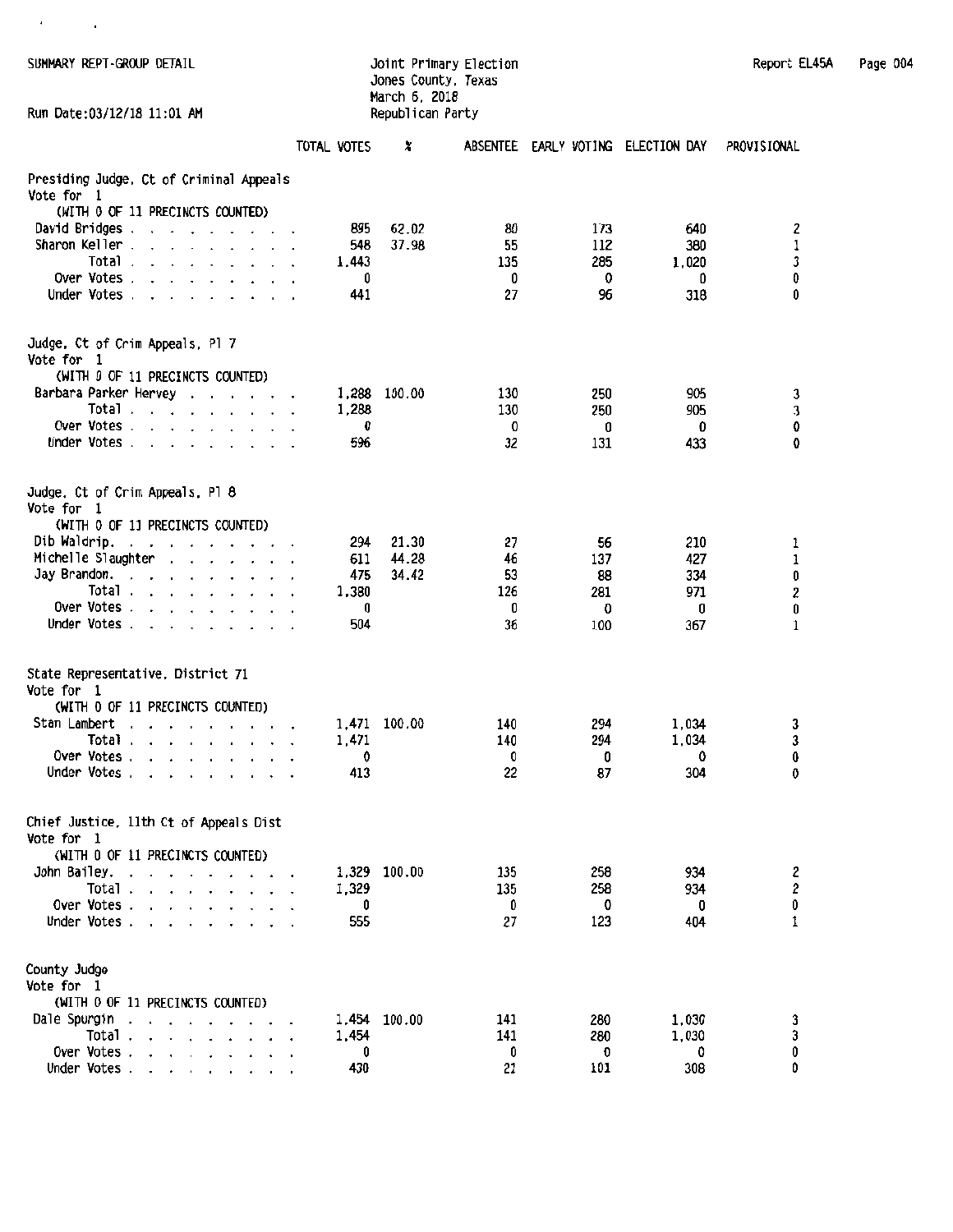SUMMARY REPT-GROUP DETAIL

 $\epsilon = -1$ 

### Jones County, Texas March 6, 2018 Run Date:03/12/18 11:01 AM Republican Party

| Report EL45A | Page 005 |  |
|--------------|----------|--|
|--------------|----------|--|

|                                                                                                                                                  | TOTAL VOTES | X              |          | ABSENTEE EARLY VOTING ELECTION DAY |            | PROVISIONAL |
|--------------------------------------------------------------------------------------------------------------------------------------------------|-------------|----------------|----------|------------------------------------|------------|-------------|
| District Clerk<br>Vote for 1<br>(WITH 0 OF 11 PRECINCTS COUNTED)                                                                                 |             |                |          |                                    |            |             |
| Lacey Hansen<br>the company of the company of the<br>$\cdot$                                                                                     | 982         | 57.26          | 84       | 197                                | 699        | 2           |
| Laura Davis.<br>and a state of the state of the<br>$\sim$                                                                                        | 733         | 42.74          | 66       | 156                                | 510        | 1           |
| Total .<br>the contract of the contract of the                                                                                                   | 1.715       |                | 150      | 353                                | 1,209      | 3           |
| Over Votes.<br>Under Votes                                                                                                                       | 0<br>169    |                | 0<br>12  | 0<br>28                            | 0<br>129   | 0<br>0      |
|                                                                                                                                                  |             |                |          |                                    |            |             |
| County Clerk                                                                                                                                     |             |                |          |                                    |            |             |
| Vote for 1                                                                                                                                       |             |                |          |                                    |            |             |
| (WITH 0 OF 11 PRECINCTS COUNTED)<br>LeeAnn Jennings                                                                                              | 1,467       | 100.00         | 145      | 291                                | 1,028      | 3           |
| the company of the company of the<br>Total.<br>$\mathbf{r}$ , and $\mathbf{r}$ , and $\mathbf{r}$ , and $\mathbf{r}$                             | 1,467       |                | 145      | 291                                | 1.028      | 3           |
| Over Votes                                                                                                                                       | 0           |                | 0        | 0                                  | 0          | 0           |
| Under Votes                                                                                                                                      | 417         |                | 17       | 90                                 | 310        | 0           |
| County Tax Assessor-Collector                                                                                                                    |             |                |          |                                    |            |             |
| Vote for 1                                                                                                                                       |             |                |          |                                    |            |             |
| (WITH 0 OF 11 PRECINCTS COUNTED)                                                                                                                 |             |                |          |                                    |            |             |
| Jamie R Jordan.<br>and a strain and a strain and a<br>Whitney Ortega.                                                                            | 542<br>417  | 31.83<br>24.49 | 65       | 83<br>100                          | 394        | 0           |
| $\cdot$ $\cdot$ $\cdot$ $\cdot$ $\cdot$ $\cdot$ $\cdot$<br>Gloria J Little<br>$\cdot$ $\cdot$ $\cdot$ $\cdot$ $\cdot$ $\cdot$ $\cdot$<br>$\cdot$ | 744         | 43.69          | 23<br>60 | 174                                | 293<br>509 | 1<br>1      |
| Total .<br>$\begin{array}{cccccccccccccccccc} . & . & . & . & . & . & . & . & . & . \end{array}$                                                 | 1,703       |                | 148      | 357                                | 1,196      | 2           |
| Over Votes.                                                                                                                                      | 0           |                | 0        | 0                                  | 0          | 0           |
| Under Votes.                                                                                                                                     | 181         |                | 14       | 24                                 | 142        | 1           |
| County Treasurer<br>Vote for 1<br>(WITH 0 OF 11 PRECINCTS COUNTED)                                                                               |             |                |          |                                    |            |             |
| Shere Miller<br>and a state of the state of the                                                                                                  | 696         | 42.54          | 59       | 147                                | 489        | 1           |
| Amber Thompson.<br>and a series and a series of                                                                                                  | 940         | 57.46          | 84       | 188                                | 666        | 2           |
| Total                                                                                                                                            | 1.636       |                | 143      | 335                                | 1,155      | 3           |
| Over Votes, , , , , , , , ,                                                                                                                      | 0           |                | 0        | O                                  | 0          | 0           |
| Under Votes.<br>$\sim$ $\sim$                                                                                                                    | 248         |                | 19       | 46                                 | 183        | 0           |
| County Commissioner, Precinct 2 COMM 2<br>Vote for 1                                                                                             |             |                |          |                                    |            |             |
| (WITH 0 OF 3 PRECINCTS COUNTED)                                                                                                                  |             |                |          |                                    |            |             |
| Lonnie Vivian<br>Steve Lefevre                                                                                                                   | 244<br>338  | 41.92<br>58.08 | 10<br>17 | 44<br>59                           | 190<br>261 | Đ<br>1      |
| Total $\ldots$ $\ldots$ $\ldots$                                                                                                                 | 582         |                | 27       | 103                                | 451        | 1           |
| Over Votes                                                                                                                                       | 0           |                | O        | 0                                  | 0          | O           |
| Under Votes                                                                                                                                      | 12          |                | 2        | 3                                  | 7          | 0           |
| County Commissioner, Precinct 4 COMM 4<br>Vote for 1                                                                                             |             |                |          |                                    |            |             |
| (WITH 0 OF 2 PRECINCTS COUNTED)                                                                                                                  |             |                |          |                                    |            |             |
| Anthony Butterbean Ramos                                                                                                                         | 268         | 47.69          | 25       | 96                                 | 147        | 0           |
| Joel T Spraberry .<br>$\mathbf{r}$ , $\mathbf{r}$ , $\mathbf{r}$ , $\mathbf{r}$ , $\mathbf{r}$                                                   | 294         | 52.31          | 28       | 66                                 | 199        | 1           |
| Total $\ldots$ $\ldots$ $\ldots$ $\ldots$<br>Over Votes                                                                                          | 562         |                | 53       | 162                                | 346        | 1           |
| Under Votes                                                                                                                                      | 0<br>22     |                | 0<br>2   | 0<br>2                             | 0<br>18    | 0<br>0      |
|                                                                                                                                                  |             |                |          |                                    |            |             |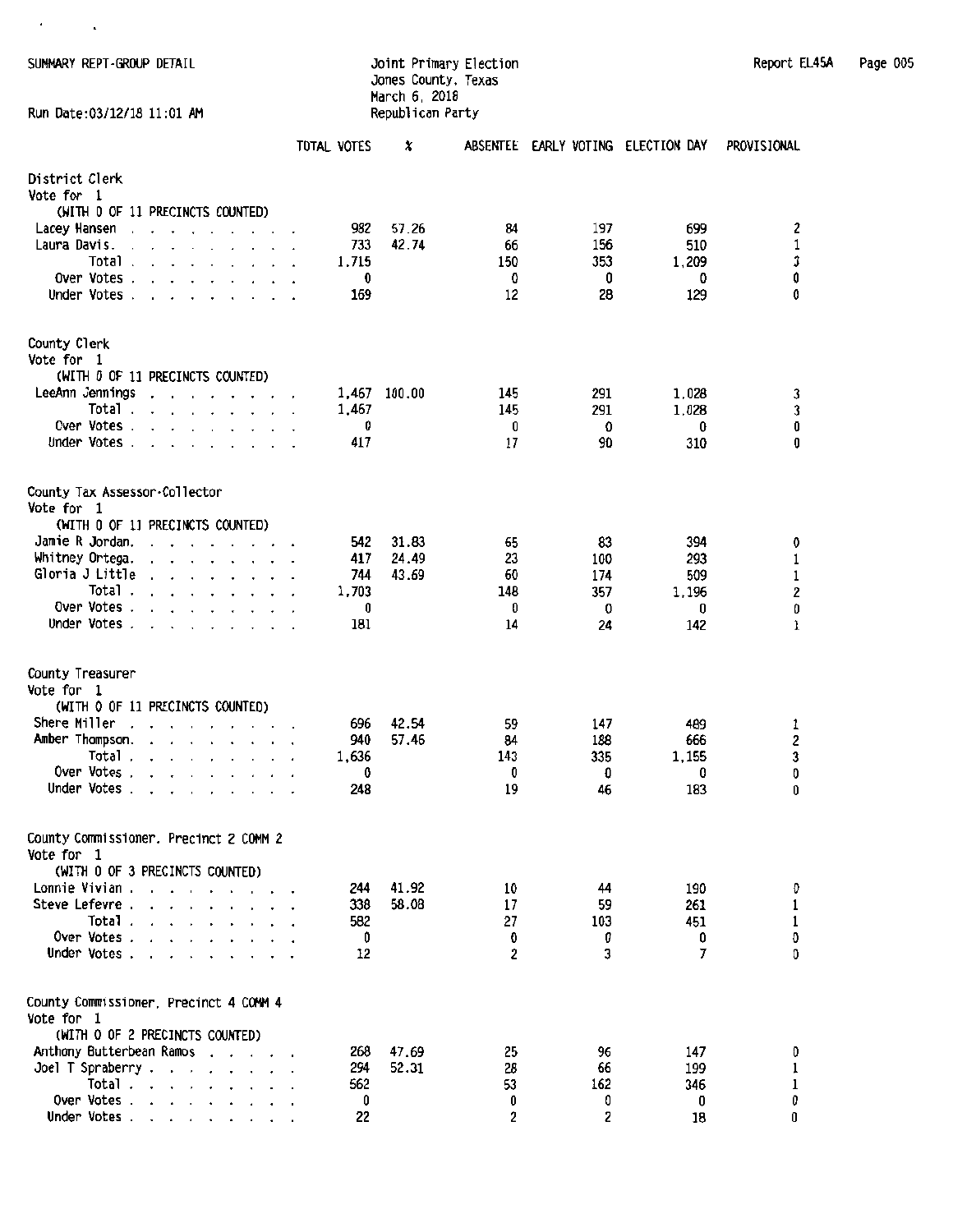$\epsilon = 1/2$ 

Run Date:03/12/18 11:01 AM

# Jones County, Texas March 6. 2018

|                                                                                                                            | TOTAL VOTES | x      | ABSENTEE | EARLY VOTING | ELECTION DAY | PROVISIONAL |
|----------------------------------------------------------------------------------------------------------------------------|-------------|--------|----------|--------------|--------------|-------------|
| Justice of the Peace<br>Vote for 1<br>(WITH 0 OF 11 PRECINCTS COUNTED)                                                     |             |        |          |              |              |             |
| Cheryl Guernsey<br>$\mathbf{r}$<br>$\cdot$ $\cdot$<br>$\overline{\phantom{a}}$<br>$\cdots$                                 | 1,470       | 100.00 | 132      | 312          | 1,023        | з           |
| Total .<br>$\mathbf{r}$ and $\mathbf{r}$ and $\mathbf{r}$ and $\mathbf{r}$ and $\mathbf{r}$                                | 1,470       |        | 132      | 312          | 1,023        | 3           |
| Over Votes.<br>and a series and a series of the                                                                            | 0           |        | 0        | Û            | Ð            | 0           |
| Under Votes.<br>$\cdot$ $\cdot$ $\cdot$ $\cdot$                                                                            | 414         |        | 30       | 69           | 315          | 0           |
| Constable                                                                                                                  |             |        |          |              |              |             |
| Vote for 1                                                                                                                 |             |        |          |              |              |             |
| (WITH 0 OF 11 PRECINCTS COUNTED)                                                                                           |             |        |          |              |              |             |
| Danny Jimenez.                                                                                                             | 1,448       | 100.00 | 135      | 291          | 1,019        | 3           |
| Total .<br>the contract of the contract of the contract of the contract of the contract of the contract of the contract of | 1,448       |        | 135      | 291          | 1,019        | 3           |
| Over Votes.<br>$\cdot$ $\cdot$ $\cdot$ $\cdot$ $\cdot$                                                                     | Ð           |        | O        | 0            | 0            | 0           |
| Under Votes.<br>$\sim$ $\sim$ $\sim$ $\sim$                                                                                | 436         |        | 27       | 90           | 319          | û           |
| County Chairman<br>Vote for 1<br>(WITH 0 OF 11 PRECINCTS COUNTED)                                                          |             |        |          |              |              |             |
| W. B. Harrison III                                                                                                         | 1.411       | 100.00 | 140      | 272          | 996          |             |
| Total .<br>$\cdot$ $\cdot$ $\cdot$                                                                                         | 1,411       |        | 140      | 272          | 996          | 3<br>3      |
| Over Votes.                                                                                                                | 0           |        | 0        | 0            | û            | O           |
| Under Votes.<br>the contract of the contract of the                                                                        | 473         |        | 22       | 109          | 342          | 0           |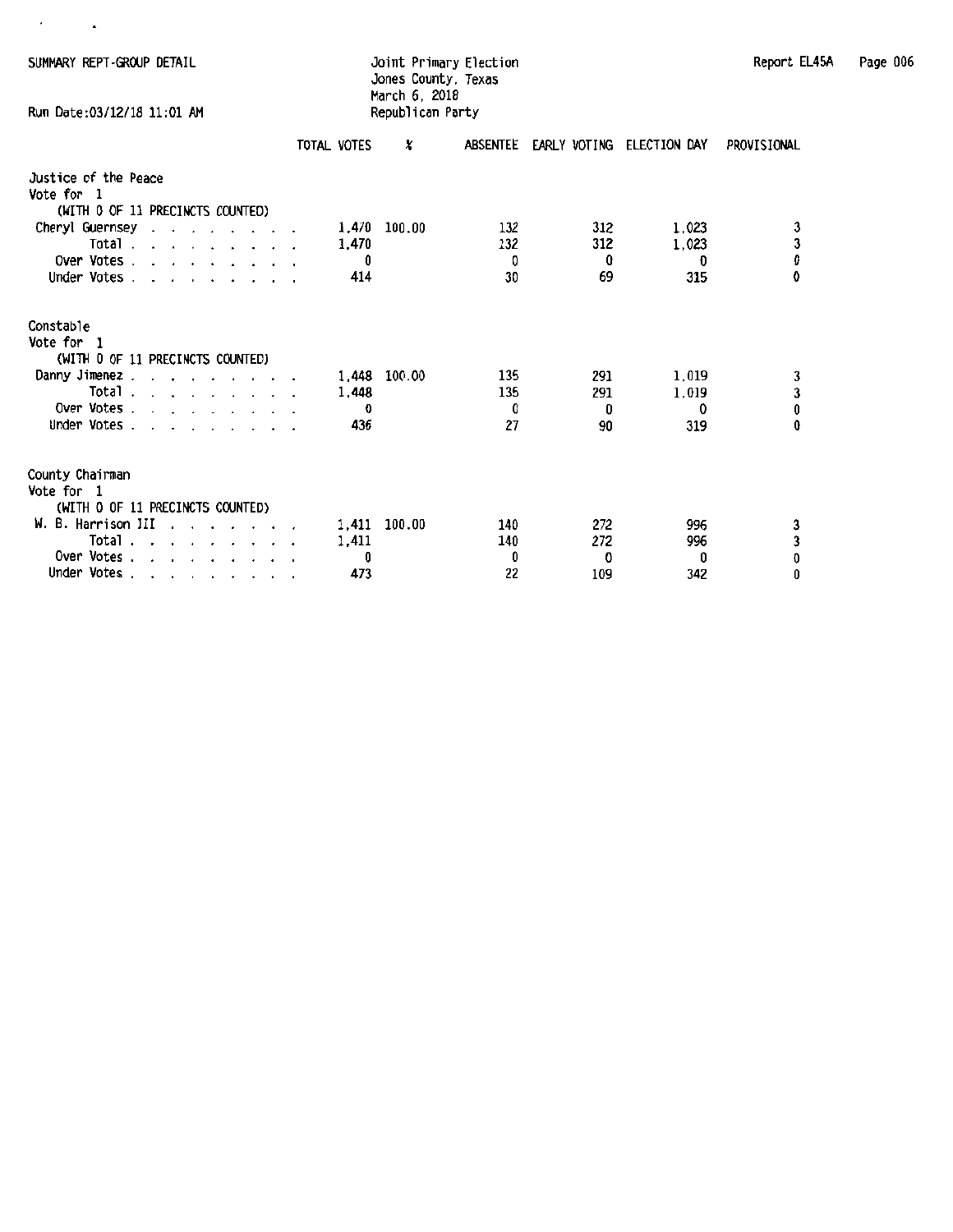$\epsilon = 1/2$ 

### Jones County, Texas March 6, 2018 Run Date:03/12/18 11:01 AM Republican Party

|                                                                                                                                                                                                                                                                        | TOTAL VOTES  | X             | <b>ABSENTEE</b> | EARLY VOTING ELECTION DAY |              | PROVISIONAL                                       |
|------------------------------------------------------------------------------------------------------------------------------------------------------------------------------------------------------------------------------------------------------------------------|--------------|---------------|-----------------|---------------------------|--------------|---------------------------------------------------|
| Proposition 1 REP                                                                                                                                                                                                                                                      |              |               |                 |                           |              |                                                   |
| <b>Vote for 1</b><br>(WITH 0 OF 11 PRECINCTS COUNTED)                                                                                                                                                                                                                  |              |               |                 |                           |              |                                                   |
| YES                                                                                                                                                                                                                                                                    | 1,025        | 62.23         | 98              | 207                       | 717          | 3                                                 |
| NO.                                                                                                                                                                                                                                                                    | 622          | 37.77         | 48              | 124                       | 450          | 0                                                 |
| <b>Total</b><br>and a series of the                                                                                                                                                                                                                                    | 1,647        |               | 146             | 331                       | 1,167        | 3                                                 |
| Over Votes.                                                                                                                                                                                                                                                            | 0            |               | 0               | O                         | 0            | 0                                                 |
| Under Votes.<br>$\sim$<br>$\cdot$                                                                                                                                                                                                                                      | 237          |               | 16              | 50                        | 171          | 0                                                 |
| Proposition 2 REP                                                                                                                                                                                                                                                      |              |               |                 |                           |              |                                                   |
| Vote for 1                                                                                                                                                                                                                                                             |              |               |                 |                           |              |                                                   |
| (WITH 0 OF 11 PRECINCTS COUNTED)<br>YES                                                                                                                                                                                                                                |              |               |                 | 309                       |              |                                                   |
| $\sim$<br>NO.<br>$\ddot{\phantom{a}}$                                                                                                                                                                                                                                  | 1,580<br>165 | 90.54<br>9.46 | 146<br>8        | 40                        | 1,122<br>117 | 3<br>0                                            |
| Total.<br>$\mathbf{r}$ and $\mathbf{r}$ and $\mathbf{r}$ and $\mathbf{r}$                                                                                                                                                                                              | 1,745        |               | 154             | 349                       | 1,239        |                                                   |
| Over Votes.<br>$\mathbf{r}$ and $\mathbf{r}$ and $\mathbf{r}$<br>$\ddot{\phantom{0}}$                                                                                                                                                                                  | 0            |               | O               | 0                         | 0            | 3<br>0                                            |
| Under Votes<br>$\cdot$<br>$\cdot$ $\cdot$ $\cdot$                                                                                                                                                                                                                      | 139          |               | 8               | 32                        | 99           | 0                                                 |
| Proposition 3 REP<br>Vote for 1                                                                                                                                                                                                                                        |              |               |                 |                           |              |                                                   |
| (WITH 0 OF 11 PRECINCTS COUNTED)                                                                                                                                                                                                                                       |              |               |                 |                           |              |                                                   |
| YES.<br>$\sim$<br>$\sim$ 10 $\mu$<br>$\mathbf{r}$ . The contract of the contract of the contract of the contract of the contract of the contract of the contract of the contract of the contract of the contract of the contract of the contract of the contract of th | 1,422        | 82.39         | 141             | 273                       | 1,005        |                                                   |
| NO.<br>$\cdot$ $\cdot$ $\cdot$ $\cdot$ $\cdot$ $\cdot$ $\cdot$<br>$\mathbf{r}$<br>$\sim$                                                                                                                                                                               | 304          | 17.61         | 16              | 71                        | 217          | $\begin{smallmatrix} 3 \ 0 \ 3 \end{smallmatrix}$ |
| Total.<br>$\mathbf{r}$                                                                                                                                                                                                                                                 | 1,726        |               | 157             | 344                       | 1.222        | $\pmb{0}$                                         |
| Over Votes.<br>Under Votes.                                                                                                                                                                                                                                            | 0<br>158     |               | 0<br>5          | 0<br>37                   | 0<br>116     | 0                                                 |
|                                                                                                                                                                                                                                                                        |              |               |                 |                           |              |                                                   |
| Proposition 4 REP<br>Vote for 1                                                                                                                                                                                                                                        |              |               |                 |                           |              |                                                   |
| (WITH 0 OF 11 PRECINCTS COUNTED)                                                                                                                                                                                                                                       |              |               |                 |                           |              |                                                   |
| YES<br>$\cdot$ $\cdot$ $\cdot$ $\cdot$ $\cdot$ $\cdot$ $\cdot$<br>$\ddot{\phantom{a}}$<br>$\ddot{\phantom{1}}$                                                                                                                                                         | 1,546        | 88.34         | 146             | 307                       | 1,090        | 3                                                 |
| NO.<br>$\overline{\phantom{a}}$<br>$\ddot{\phantom{0}}$<br>$\ddot{\phantom{1}}$<br>$\sim$<br>$\blacksquare$                                                                                                                                                            | 204          | 11.66         | 9               | 47                        | 148          | O                                                 |
| Total .<br>$\mathbf{r}$ , $\mathbf{r}$ , $\mathbf{r}$ , $\mathbf{r}$                                                                                                                                                                                                   | 1,750        |               | 155             | 354                       | 1,238        | 3                                                 |
| Over Votes.<br>$\mathbf{r}$ . The contract of the contract of the contract of the contract of the contract of the contract of the contract of the contract of the contract of the contract of the contract of the contract of the contract of th<br>$\cdot$            | 0            |               | 0               | 0                         | 0            | O                                                 |
| Under Votes.<br>$\cdot$ $\cdot$ $\cdot$ $\cdot$                                                                                                                                                                                                                        | 134          |               | 7               | 27                        | 100          | Û                                                 |
| Proposition 5 REP<br>Vote for 1                                                                                                                                                                                                                                        |              |               |                 |                           |              |                                                   |
| (WITH 0 OF 11 PRECINCTS COUNTED)                                                                                                                                                                                                                                       |              |               |                 |                           |              |                                                   |
| YES<br>$\sim$ $\sim$<br>$\cdot$                                                                                                                                                                                                                                        | 1,210        | 67.98         | 120             | 236                       | 851          | 3                                                 |
| NO.                                                                                                                                                                                                                                                                    | 570          | 32.02         | 36              | 123                       | 411          | $\begin{smallmatrix}0\3\0\end{smallmatrix}$       |
| Total.<br>$\mathbf{r}$ and $\mathbf{r}$ and $\mathbf{r}$ and $\mathbf{r}$<br>Over Votes .                                                                                                                                                                              | 1,780<br>0   |               | 156<br>0        | 359<br>0                  | 1,262<br>0   |                                                   |
| and a state<br>$\cdot$<br>$\mathbf{r}$<br>Under Votes.<br><b>Service Control</b>                                                                                                                                                                                       | 104          |               | 6               | 22                        | 76           | 0                                                 |
| Proposition 6 REP<br>Vote for 1                                                                                                                                                                                                                                        |              |               |                 |                           |              |                                                   |
| (WITH 0 OF 11 PRECINCTS COUNTED)<br>YES.                                                                                                                                                                                                                               | 1,685        | 93.61         | 151             | 338                       | 1,193        |                                                   |
| $\mathbf{r}$ , and $\mathbf{r}$ , and $\mathbf{r}$ , and $\mathbf{r}$<br>NO.                                                                                                                                                                                           | 115          | 6.39          | 7               | 24                        | 84           | 3<br>0                                            |
| Total                                                                                                                                                                                                                                                                  | 1,800        |               | 158             | 362                       | 1,277        | 3                                                 |
| Over Votes                                                                                                                                                                                                                                                             | 0            |               | 0               | 0                         | 0            | 0                                                 |
| Under Votes                                                                                                                                                                                                                                                            | 84           |               | 4               | 19                        | 61           | 0                                                 |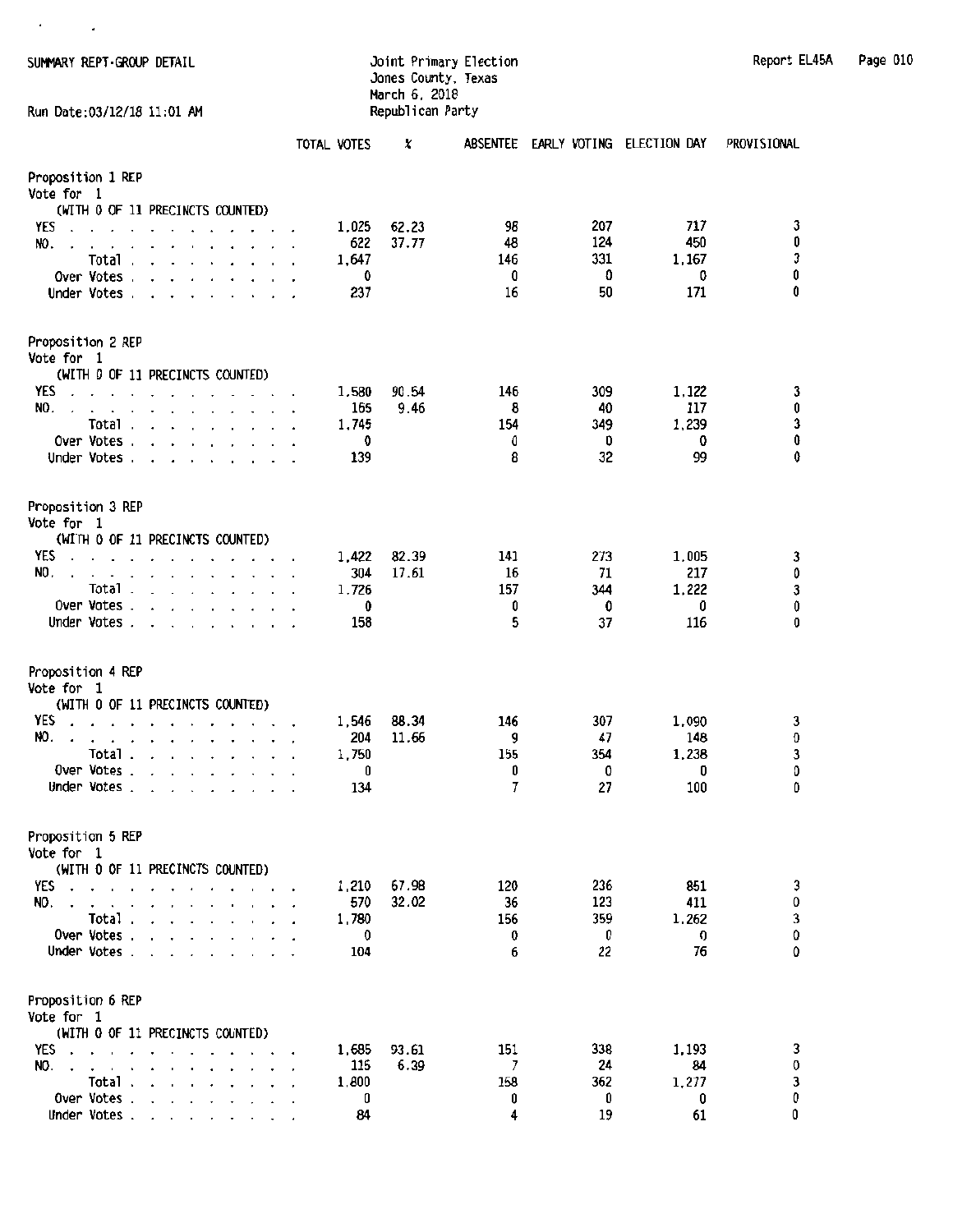SUMMARY REPT-GROUP DETAIL Joint Primary Election Report EL45A Page 011

 $\epsilon = 1/2$ 

Run Date: 03/12/18 11:01 AM

## Jones County, Texas March 6, 2018

|                                                                                                                                                                                                                                                                                                                                                                                                                                                                                                                            | TOTAL VOTES                       | X              |                            | ABSENTEE EARLY VOTING ELECTION DAY |                                                           | PROVISIONAL                     |
|----------------------------------------------------------------------------------------------------------------------------------------------------------------------------------------------------------------------------------------------------------------------------------------------------------------------------------------------------------------------------------------------------------------------------------------------------------------------------------------------------------------------------|-----------------------------------|----------------|----------------------------|------------------------------------|-----------------------------------------------------------|---------------------------------|
| Proposition 7 REP<br>Vote for 1<br>(WITH 0 OF 11 PRECINCTS COUNTED)                                                                                                                                                                                                                                                                                                                                                                                                                                                        |                                   |                |                            |                                    |                                                           |                                 |
| <b>YES</b><br>$\cdot$<br>NO.<br>$\cdot$ $\cdot$<br>$\overline{a}$<br>$\sim$<br>$\Delta$<br>Total .<br>$\mathbf{r}$ . The contract of the contract of the contract of the contract of the contract of the contract of the contract of the contract of the contract of the contract of the contract of the contract of the contract of th<br>Over Votes.<br>$\mathbf{r}$ and $\mathbf{r}$<br>$\begin{array}{cccccccccccccc} \bullet & \bullet & \bullet & \bullet & \bullet & \bullet & \bullet \end{array}$<br>Under Votes. | 1.286<br>456<br>1,742<br>0<br>142 | 73.82<br>26.18 | 116<br>37<br>153<br>O<br>g | 248<br>105<br>353<br>0<br>28       | 920<br>313<br>1,233<br>0<br>105                           | 2<br>$\mathbf 1$<br>3<br>0<br>0 |
| Proposition 8 REP<br>Vote for 1                                                                                                                                                                                                                                                                                                                                                                                                                                                                                            |                                   |                |                            |                                    |                                                           |                                 |
| (WITH 0 OF 11 PRECINCTS COUNTED)<br>YES<br>$\overline{\phantom{a}}$<br>$\blacksquare$<br>NO.<br>.<br>Total.<br>and a series of<br>Over Votes.<br>$\mathbf{r}$<br>Under Votes<br>$\sim$<br>$\cdot$ $\cdot$                                                                                                                                                                                                                                                                                                                  | 1.706<br>80<br>1,786<br>0<br>98   | 95.52<br>4.48  | 155<br>2<br>157<br>0<br>5  | 338<br>23<br>361<br>0<br>20        | 1,210<br>55<br>1,265<br>0<br>73                           | 3<br>0<br>3<br>0<br>0           |
| Proposition 9 REP<br>Vote for 1<br>(WITH 0 OF 11 PRECINCTS COUNTED)                                                                                                                                                                                                                                                                                                                                                                                                                                                        |                                   |                |                            |                                    |                                                           |                                 |
| YES<br>design a state of the contract of the<br>$\ddot{\phantom{a}}$<br>NO.<br>the contract of the contract of the contract of the contract of the contract of the contract of the contract of<br>$\ddot{\phantom{a}}$<br>Total.<br>and a strain and a strain and<br>Over Votes.<br>$\mathbf{r}$ , and $\mathbf{r}$ , and $\mathbf{r}$ , and $\mathbf{r}$<br>Under Votes<br>$\ddot{\phantom{0}}$<br>$\cdot$                                                                                                                | 1,563<br>205<br>1,768<br>0<br>116 | 88,40<br>11.60 | 149<br>8<br>157<br>0<br>5  | 298<br>51<br>349<br>0<br>32        | 1,113<br>146<br>1,259<br>0<br>79                          | 3<br>0<br>3<br>0<br>0           |
| Proposition 10 REP<br>Vote for 1                                                                                                                                                                                                                                                                                                                                                                                                                                                                                           |                                   |                |                            |                                    |                                                           |                                 |
| (WITH 0 OF 11 PRECINCTS COUNTED)<br>YES<br>$\cdot$<br>NO.<br>$\ddot{\phantom{a}}$<br>$\ddot{\phantom{a}}$<br>Total.<br>and a series and<br>Over Votes.<br>Under Votes.                                                                                                                                                                                                                                                                                                                                                     | 1,621<br>119<br>1,740<br>0<br>144 | 93.16<br>6.84  | 156<br>0<br>156<br>0<br>6  | 308<br>36<br>344<br>0<br>37        | 1,154<br>83<br>1,237<br>O<br>101<br>$\tilde{\phantom{a}}$ | 3<br>0<br>3<br>0<br>0           |
| Proposition 11 REP<br>Vote for 1<br>(WITH 0 OF 11 PRECINCTS COUNTED)                                                                                                                                                                                                                                                                                                                                                                                                                                                       |                                   |                |                            |                                    |                                                           |                                 |
| YES<br>NO.<br>$\cdots$<br>$\overline{a}$<br>$\mathbf{r}$<br>Total.<br>Over Votes.<br>Under Votes.<br>$\sim$<br>$\overline{\phantom{a}}$<br>$\sim$                                                                                                                                                                                                                                                                                                                                                                          | 1,552<br>228<br>1,780<br>0<br>104 | 87.19<br>12.81 | 143<br>13<br>156<br>0<br>6 | 300<br>57<br>357<br>0<br>24        | 1,106<br>158<br>1,264<br>0<br>74                          | 3<br>0<br>3<br>0<br>0           |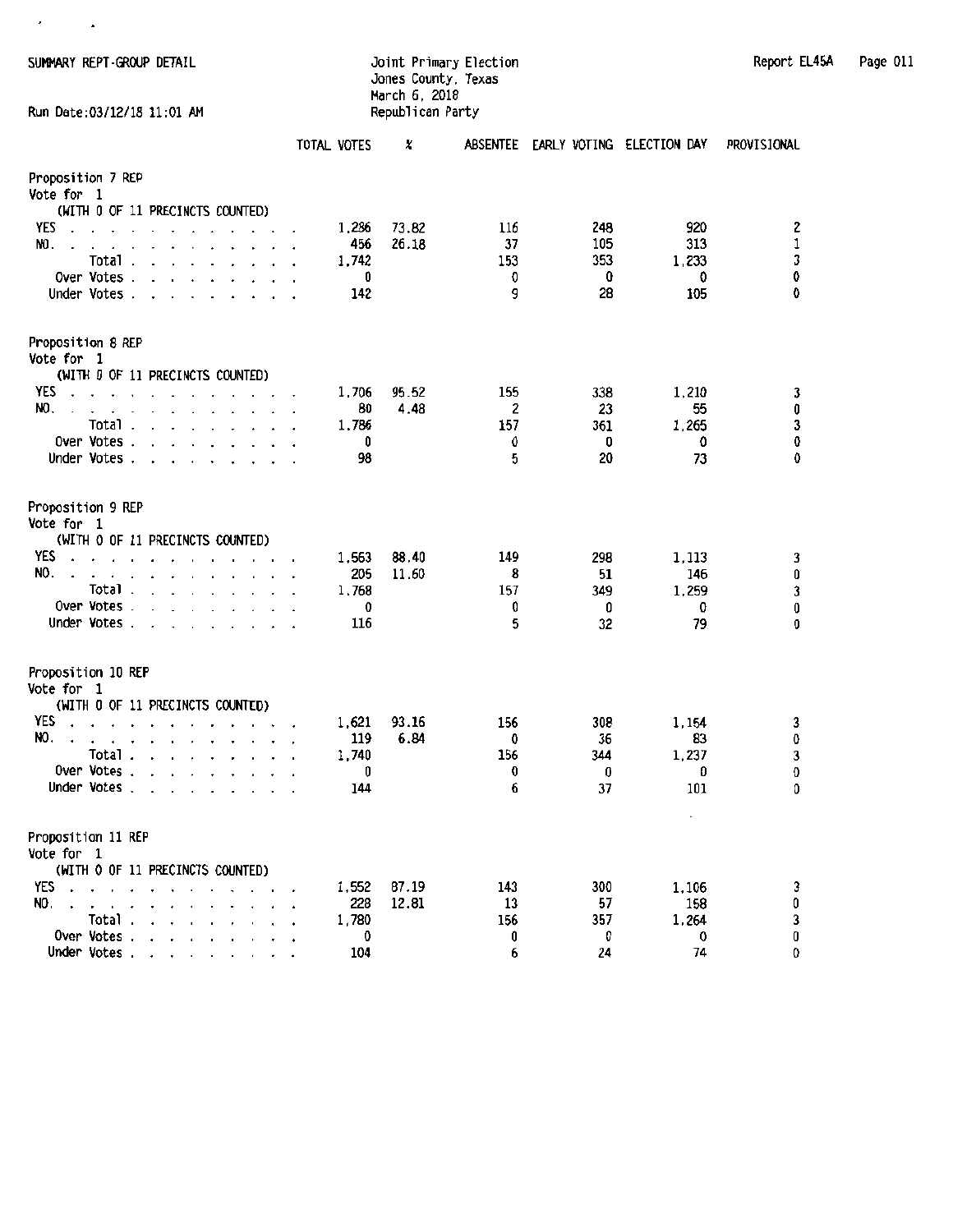$\epsilon = 1/2$ 

#### SUHHARY REPT -GROUP IETAIL Joint Primary Election Report EL45A Page 007 Jones County, Texas March 6, 2018 Run Date:03/12/18 11:01 AM Democratic Party

| Report EL45A | Page 007 |  |
|--------------|----------|--|
|--------------|----------|--|

|                                                                                                                                                                                      | TOTAL VOTES | x              |          | ABSENTEE EARLY VOTING ELECTION DAY |          | PROVISIONAL          |
|--------------------------------------------------------------------------------------------------------------------------------------------------------------------------------------|-------------|----------------|----------|------------------------------------|----------|----------------------|
| US Senator<br>Vote for 1                                                                                                                                                             |             |                |          |                                    |          |                      |
| (WITH 0 OF 11 PRECINCTS COUNTED)<br>Beto O'Rourke                                                                                                                                    |             |                |          |                                    |          |                      |
| the contract of the contract of<br>Edward Kimbrough.                                                                                                                                 | 77<br>37    | 55.00<br>26.43 | 15<br>17 | 13<br>3                            | 48<br>17 | 1<br>0               |
| <b>Contract Contract Contract Contract</b><br>Sema Hernandez.                                                                                                                        | 26          | 18.57          | 6        | 0                                  | 20       | 0                    |
| Total.<br>$\mathbf{r}$ , $\mathbf{r}$ , $\mathbf{r}$ , $\mathbf{r}$ , $\mathbf{r}$                                                                                                   | 140         |                | 38       | 16                                 | 85       | 1                    |
| Over Votes.<br>$\sim$<br>$\cdot$ $\cdot$ $\cdot$ $\cdot$ $\cdot$                                                                                                                     | 0           |                | 0        | 0                                  | 0        | 0                    |
| Under Votes.<br>the contract of the contract of                                                                                                                                      | 15          |                | 4        | 3                                  | 8        | 0                    |
| US Representative, District 19<br>Vote for 1                                                                                                                                         |             |                |          |                                    |          |                      |
| (WITH 0 OF 11 PRECINCTS COUNTED)                                                                                                                                                     |             |                |          |                                    |          |                      |
| Miguel Levario.<br>the contract of the contract of the<br>$\ddot{\phantom{0}}$                                                                                                       | 115         | 100.00         | 33       | 11                                 | 70       | 1                    |
| Total.<br>$\mathbf{r}$ and $\mathbf{r}$ and $\mathbf{r}$ and $\mathbf{r}$ and $\mathbf{r}$                                                                                           | 115         |                | 33       | 11                                 | 70       | 1                    |
| Over Votes                                                                                                                                                                           | 0           |                | 0        | 0                                  | 0        | 0                    |
| Under Votes                                                                                                                                                                          | 40          |                | 9        | 8                                  | 23       | 0                    |
| Governor                                                                                                                                                                             |             |                |          |                                    |          |                      |
| Vote for<br>-1                                                                                                                                                                       |             |                |          |                                    |          |                      |
| (WITH 0 OF 11 PRECINCTS COUNTED)                                                                                                                                                     |             |                |          |                                    |          |                      |
| Grady Yarbrough<br>$\begin{array}{cccccccccccccc} \bullet & \bullet & \bullet & \bullet & \bullet & \bullet & \bullet & \bullet & \bullet & \bullet & \bullet & \bullet \end{array}$ | 28          | 20.00          | 10       | 1                                  | 17       | O                    |
| Tom Wakely.<br>the contract of the contract of                                                                                                                                       | 7           | 5.00           | 0        | 0                                  | 7        | 0                    |
| Joe Mumbach.<br>the contract of the contract of the contract of the contract of the contract of the contract of the contract of                                                      | 3           | 2.14           | 0        | 0                                  | 3        | 0                    |
| James Jolly Clark.<br>$\cdot$ $\cdot$ $\cdot$ $\cdot$ $\cdot$ $\cdot$ $\cdot$                                                                                                        | 1           | .71            | 0        | O                                  | 1        | 0                    |
| Jeffrey Payne .<br>the contract of the contract of the                                                                                                                               | 10          | 7.14           | 3        | 1                                  | 6        | 0                    |
| Adrian Ocegueda<br>and a series of the con-                                                                                                                                          | 10          | 7.14           | 3        | 1                                  | 6        | 0                    |
| Cedric Davis, Sr.,                                                                                                                                                                   | 6           | 4.29           | 2        | 1                                  | 3        | 0                    |
| Lupe Valdez.                                                                                                                                                                         | 37          | 26.43          | 14       | 4                                  | 19       | 0                    |
| Andrew White<br>$\mathbf{r}$ and $\mathbf{r}$ and $\mathbf{r}$ and $\mathbf{r}$ and $\mathbf{r}$<br>$\ddot{\phantom{1}}$                                                             | 38          | 27.14          | 5        | 8                                  | 24       | $\pmb{\mathfrak{z}}$ |
| Total.<br>$\mathbf{r}$ , and $\mathbf{r}$ , and $\mathbf{r}$ , and $\mathbf{r}$                                                                                                      | 140         |                | 37       | 16                                 | 86       | 1                    |
| Over Votes<br>Under Votes<br>$\mathbf{r}$                                                                                                                                            | 0<br>15     |                | O<br>5   | 0<br>3                             | 0<br>7   | 0<br>0               |
|                                                                                                                                                                                      |             |                |          |                                    |          |                      |
| Lieutenant Governor<br>Vote for<br>- 1                                                                                                                                               |             |                |          |                                    |          |                      |
| (WITH 0 OF 11 PRECINCTS COUNTED)                                                                                                                                                     |             |                |          |                                    |          |                      |
| Mike Collier                                                                                                                                                                         | 88          | 65.19          | 19       | 15                                 | 53       | 1                    |
| Michael Cooper.                                                                                                                                                                      | 47          | 34.81          | 17       | O                                  | 30       | 0                    |
| Total                                                                                                                                                                                | 135         |                | 36       | 15                                 | 83       | 1                    |
| Over Votes                                                                                                                                                                           | 0           |                | 0        | 0                                  | 0        | 0                    |
| Under Votes                                                                                                                                                                          | 20          |                | 6        | 4                                  | 10       | 0                    |
| Attorney General<br><b>Vote for  1</b>                                                                                                                                               |             |                |          |                                    |          |                      |
| (WITH 0 OF 11 PRECINCTS COUNTED)                                                                                                                                                     |             |                |          |                                    |          |                      |
| Justin Nelson                                                                                                                                                                        | 120         | 100.00         | 32       | 13                                 | 74       | 1                    |
| Total                                                                                                                                                                                | 120         |                | 32       | 13                                 | 74       | 1                    |
| Over Votes                                                                                                                                                                           | 0           |                | 0        | 0                                  | 0        | 0                    |
| Under Votes                                                                                                                                                                          | 35          |                | 10       | 6                                  | 19       | 0                    |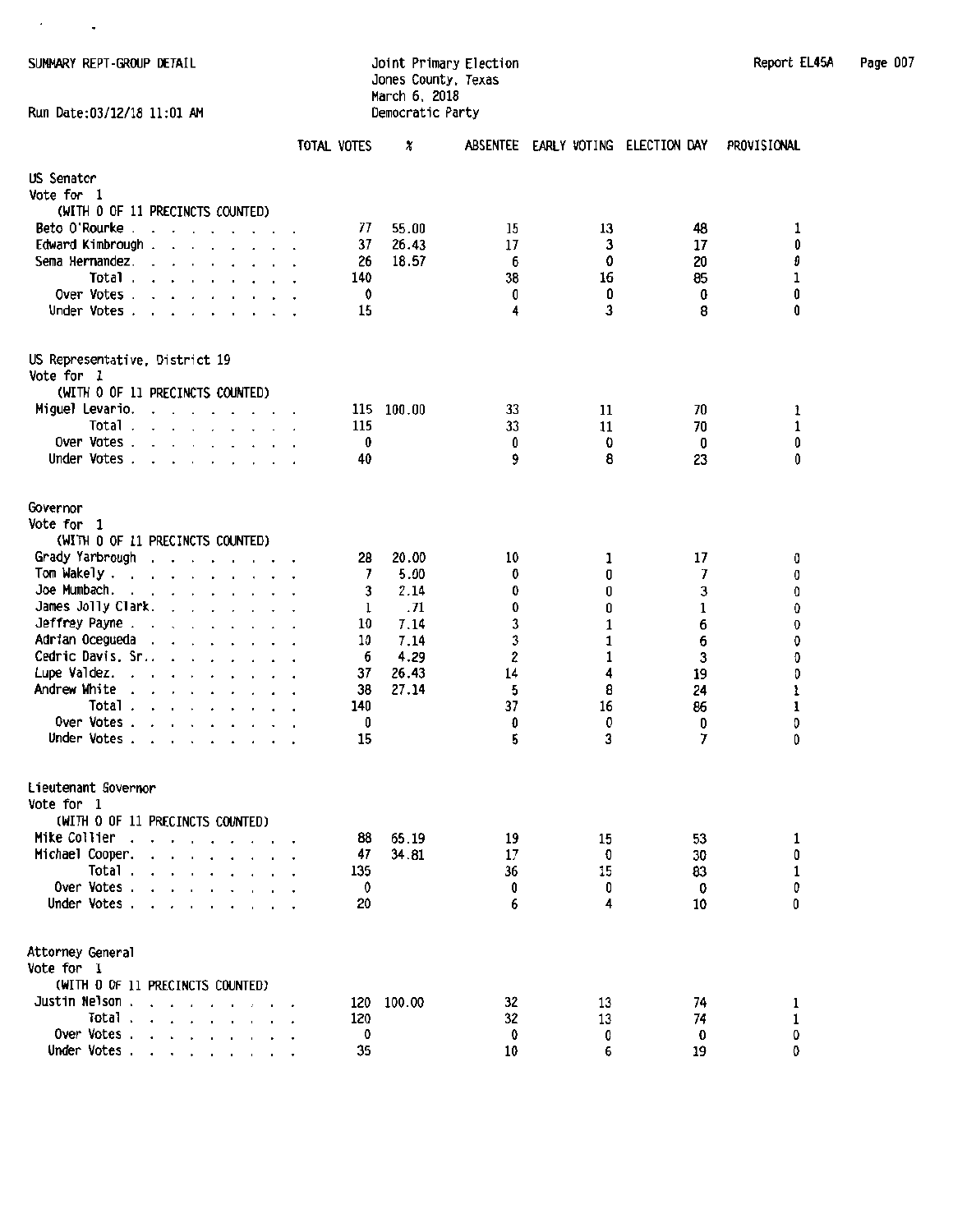$\ell = 1/2$ 

#### SUMMARY REPT-GROUP DETAIL **SUMMARY REPORT ELECTION** Jones County, Texas March 6, 2018 Run Date:03/12/18 11:01 AM Democratic Party

| Page 008<br>Report EL45A |
|--------------------------|
|--------------------------|

|                                                                                                                                                                                                                                                                                      | TOTAL VOTES | x          |        | ABSENTEE EARLY VOTING ELECTION DAY |         | PROVISIONAL      |
|--------------------------------------------------------------------------------------------------------------------------------------------------------------------------------------------------------------------------------------------------------------------------------------|-------------|------------|--------|------------------------------------|---------|------------------|
| Comptroller of Public Accounts<br>Vote for<br>- 1                                                                                                                                                                                                                                    |             |            |        |                                    |         |                  |
| (WITH 0 OF 11 PRECINCTS COUNTED)                                                                                                                                                                                                                                                     |             |            |        |                                    |         |                  |
| Joi Chevalier                                                                                                                                                                                                                                                                        | 60          | 45.45      | 15     | 7                                  | 38      | 0                |
| Tim Mahoney.<br>$\mathbf{r}$ , and a set of the set of the set of the set of the set of the set of the set of the set of the set of the set of the set of the set of the set of the set of the set of the set of the set of the set of the set of                                    | 72          | 54.55      | 21     | 8                                  | 42      | 1                |
| Total.<br>$\mathbf{r}$ . The contract of the contract of the contract of the contract of the contract of the contract of the contract of the contract of the contract of the contract of the contract of the contract of the contract of th<br>$\mathbf{r}$                          | 132         |            | 36     | 15                                 | 80      | $\mathbf 1$<br>0 |
| Over Votes.<br>$\mathbf{a}$ , $\mathbf{a}$ , $\mathbf{a}$ , $\mathbf{a}$                                                                                                                                                                                                             | 0           |            | 0<br>6 | 0<br>4                             | 0<br>13 | 0                |
| Under Votes                                                                                                                                                                                                                                                                          | 23          |            |        |                                    |         |                  |
| Commissioner of the General Land Office<br>Vote for 1                                                                                                                                                                                                                                |             |            |        |                                    |         |                  |
| (WITH 0 OF 11 PRECINCTS COUNTED)                                                                                                                                                                                                                                                     |             |            |        |                                    |         |                  |
| Tex Morgan.<br>$\mathbf{r}$ . The set of the set of the set of the set of the set of the set of the set of the set of the set of the set of the set of the set of the set of the set of the set of the set of the set of the set of the set of t<br>$\ddot{\phantom{1}}$             | 64          | 47.76      | 20     | 8                                  | 36      | 0                |
| Miguel Suazo<br>$\cdot$<br>$\ddot{\phantom{0}}$<br>$\mathbf{r}$ . The contract of the contract of the contract of the contract of the contract of the contract of the contract of the contract of the contract of the contract of the contract of the contract of the contract of th | 70          | 52.24      | 16     | 9                                  | 44      | 1                |
| Total                                                                                                                                                                                                                                                                                | 134         |            | 36     | 17                                 | 80      | 1                |
| Over Votes.<br>and a state                                                                                                                                                                                                                                                           | 0           |            | 0      | 0                                  | 0       | 0                |
| Under Votes                                                                                                                                                                                                                                                                          | 21          |            | 6      | 2                                  | 13      | 0                |
| Commissioner of Agriculture<br>Vote for 1                                                                                                                                                                                                                                            |             |            |        |                                    |         |                  |
| (WITH 0 OF 11 PRECINCTS COUNTED)                                                                                                                                                                                                                                                     |             |            |        |                                    |         |                  |
| Kim Olson<br>$\mathbf{r}$ , and $\mathbf{r}$ , and $\mathbf{r}$ , and $\mathbf{r}$<br>$\sim$<br>$\ddot{\phantom{1}}$                                                                                                                                                                 | 127         | 100.00     | 34     | 17                                 | 75      | 1                |
| Total                                                                                                                                                                                                                                                                                | 127         |            | 34     | 17                                 | 75      | 1                |
| Over Votes.<br>the contract of the contract of the contract of the contract of the contract of the contract of the contract of                                                                                                                                                       | 0           |            | 0      | 0                                  | 0       | 0                |
| Under Votes $\cdots$ $\cdots$ $\cdots$                                                                                                                                                                                                                                               | 28          |            | 8      | 2                                  | 18      | 0                |
| Railroad Commissioner<br>Vote for<br>- 1                                                                                                                                                                                                                                             |             |            |        |                                    |         |                  |
| (WITH 0 OF 11 PRECINCTS COUNTED)                                                                                                                                                                                                                                                     |             |            |        |                                    |         |                  |
| Roman McAllen                                                                                                                                                                                                                                                                        | 73          | 56.15      | 21     | 4                                  | 48      | 0                |
| Chris Spellmon.<br>the company of the company of                                                                                                                                                                                                                                     | 57          | 43.85      | 14     | 10                                 | 32      | 1                |
| Total, $\ldots$ , $\ldots$ , $\ldots$                                                                                                                                                                                                                                                | 130         |            | 35     | 14                                 | 80      | 1                |
| Over Votes, $\ldots$ , $\ldots$ , $\ldots$                                                                                                                                                                                                                                           | 0           |            | 0<br>7 | 0<br>5                             | 0<br>13 | 0<br>0           |
| Under Votes                                                                                                                                                                                                                                                                          | 25          |            |        |                                    |         |                  |
| Justice, Supreme Court, Place 2<br>Vote for 1                                                                                                                                                                                                                                        |             |            |        |                                    |         |                  |
| (WITH 0 OF 11 PRECINCTS COUNTED)                                                                                                                                                                                                                                                     |             |            |        |                                    |         |                  |
| Steven Kirkland                                                                                                                                                                                                                                                                      |             | 123 100.00 | 33     | 15                                 | 74      | 1                |
| Total                                                                                                                                                                                                                                                                                | 123         |            | 33     | 15                                 | 74      | $\mathbf 1$      |
| Over Votes.                                                                                                                                                                                                                                                                          | 0           |            | û      | 0                                  | 0       | 0                |
| Under Votes                                                                                                                                                                                                                                                                          | 32          |            | 9      | 4                                  | 19      | 0                |
| Justice, Supreme Court, Place 4<br>Vote for 1                                                                                                                                                                                                                                        |             |            |        |                                    |         |                  |
| (WITH 0 OF 11 PRECINCTS COUNTED)                                                                                                                                                                                                                                                     |             |            |        |                                    |         |                  |
| R.K. Sandill                                                                                                                                                                                                                                                                         | 123         | 100.00     | 32     | 16                                 | 74      | 1                |
| Total $\ldots$ $\ldots$ $\ldots$ $\ldots$                                                                                                                                                                                                                                            | 123         |            | 32     | 16                                 | 74      | 1                |
| Over Votes                                                                                                                                                                                                                                                                           | 0           |            | 0      | 0<br>3                             | 0       | D<br>0           |
| Under Votes.                                                                                                                                                                                                                                                                         | 32          |            | 10     |                                    | 19      |                  |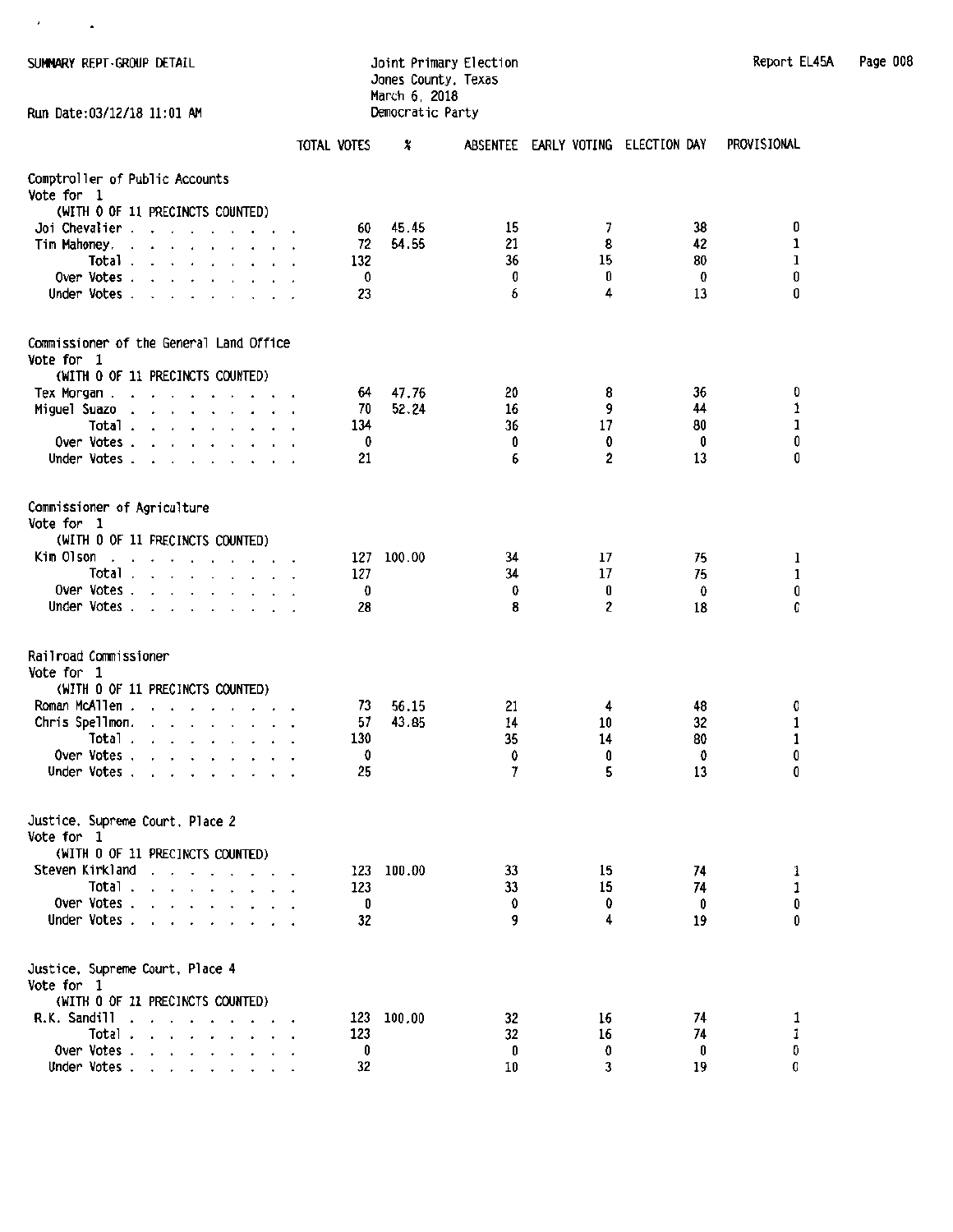$\lambda_{\rm{max}}$ 

#### SUI+1ARY REPT -<:ROUP DETAIL Joint Primary Election Report EL45A Page 009 Jones County, Texas March 6, 2018 Run Date:03/12/18 11:01 AM Democratic Party

| Report EL45A | Page 009 |  |
|--------------|----------|--|
|--------------|----------|--|

|                                                                                                                                                                                                                                                         | TOTAL VOTES | X      | <b>ABSENTEE</b> | EARLY VOTING ELECTION DAY |         | PROVISIONAL |
|---------------------------------------------------------------------------------------------------------------------------------------------------------------------------------------------------------------------------------------------------------|-------------|--------|-----------------|---------------------------|---------|-------------|
| Justice, Supreme Court, Place 6                                                                                                                                                                                                                         |             |        |                 |                           |         |             |
| Vote for 1                                                                                                                                                                                                                                              |             |        |                 |                           |         |             |
| (WITH 0 OF 11 PRECINCTS COUNTED)                                                                                                                                                                                                                        |             |        |                 |                           |         |             |
| Kathy Cheng.<br>and a series of the series of<br>$\ddot{\phantom{a}}$                                                                                                                                                                                   | 127         | 100.00 | 34              | 15                        | 77      | 1           |
| Total .<br>$\mathbf{v} = \mathbf{v} - \mathbf{v}$ . The contract of the contract of the contract of the contract of the contract of the contract of the contract of the contract of the contract of the contract of the contract of the contract of the | 127         |        | 34              | 15                        | 77      | $\mathbf 1$ |
| Over Votes.<br>$\cdot$ $\cdot$ $\cdot$ $\cdot$ $\cdot$ $\cdot$ $\cdot$<br>Under Votes.<br>$\cdot$ $\cdot$ $\cdot$ $\cdot$ $\cdot$                                                                                                                       | 0<br>28     |        | 0<br>8          | 0<br>4                    | 0<br>16 | 0<br>0      |
| $\ddot{\phantom{a}}$                                                                                                                                                                                                                                    |             |        |                 |                           |         |             |
| Presiding Judge, Ct of Criminal Appeals<br>Vote for 1                                                                                                                                                                                                   |             |        |                 |                           |         |             |
| (WITH 0 OF 11 PRECINCTS COUNTED)                                                                                                                                                                                                                        |             |        |                 |                           |         |             |
| Maria T. (Terri) Jackson<br>and the state of the state of                                                                                                                                                                                               | 121         | 100.00 | 31              | 14                        | 75      | 1           |
| Total                                                                                                                                                                                                                                                   | 121         |        | 31              | 14                        | 75      | $\mathbf 1$ |
| Over Votes.<br>$\mathbf{r}$ , $\mathbf{r}$ , $\mathbf{r}$ , $\mathbf{r}$                                                                                                                                                                                | O           |        | 0               | 0                         | 0       | 0           |
| Under Votes                                                                                                                                                                                                                                             | 34          |        | 11              | 5                         | 18      | 0           |
| Judge, Ct of Crim Appeals, Pl 7<br>Vote for 1<br>(WITH 0 OF 11 PRECINCTS COUNTED)                                                                                                                                                                       |             |        |                 |                           |         |             |
| Ramona Franklin.<br>the contract of the contract of the contract of the contract of the contract of the contract of the contract of                                                                                                                     | 124         | 100.00 | 34              | 14                        | 75      | 1           |
| Total $\ldots$ $\ldots$ $\ldots$                                                                                                                                                                                                                        | 124         |        | 34              | 14                        | 75      | $\mathbf 1$ |
| Over Votes                                                                                                                                                                                                                                              | 0           |        | 0               | 0                         | 0       | 0           |
| Under Votes                                                                                                                                                                                                                                             | 31          |        | 8               | 5                         | 18      | 0           |
| State Representative, District 71<br>Vote for 1                                                                                                                                                                                                         |             |        |                 |                           |         |             |
| (WITH 0 OF 11 PRECINCTS COUNTED)                                                                                                                                                                                                                        |             |        |                 |                           |         |             |
| Sam Hatton.<br>the contract of the contract of the contract of the contract of the contract of the contract of the contract of                                                                                                                          | 121         | 100.00 | 32              | 14                        | 74      | 1           |
| Total.<br>$\mathbf{r}$ , $\mathbf{r}$ , $\mathbf{r}$ , $\mathbf{r}$ , $\mathbf{r}$ , $\mathbf{r}$                                                                                                                                                       | 121         |        | 32              | 14                        | 74      | 1           |
| Over Votes.<br>$\mathbf{r}$ , $\mathbf{r}$ , $\mathbf{r}$ , $\mathbf{r}$ , $\mathbf{r}$                                                                                                                                                                 | 0           |        | 0               | 0                         | 0       | 0           |
| Under Votes.                                                                                                                                                                                                                                            | 34          |        | 10              | 5                         | 19      | 0           |
| District Judge, 259th Judicial District<br>Vote for 1<br>(WITH 0 OF 11 PRECINCTS COUNTED)                                                                                                                                                               |             |        |                 |                           |         |             |
| Brooks H. Hagler.<br>the company of the company                                                                                                                                                                                                         | 132         | 100.00 | 35              | 17                        | 79      | 1           |
| Total.<br>$\cdot$ $\cdot$ $\cdot$ $\cdot$ $\cdot$                                                                                                                                                                                                       | 132         |        | 35              | 17                        | 79      | 1           |
| Over Votes.<br>$\alpha$ , $\alpha$ , $\alpha$ , $\alpha$<br>$\ddot{\phantom{0}}$                                                                                                                                                                        | 0           |        | 0               | 0                         | 0       | 0           |
| Under Votes                                                                                                                                                                                                                                             | 23          |        | 7               | 2                         | 14      | 0           |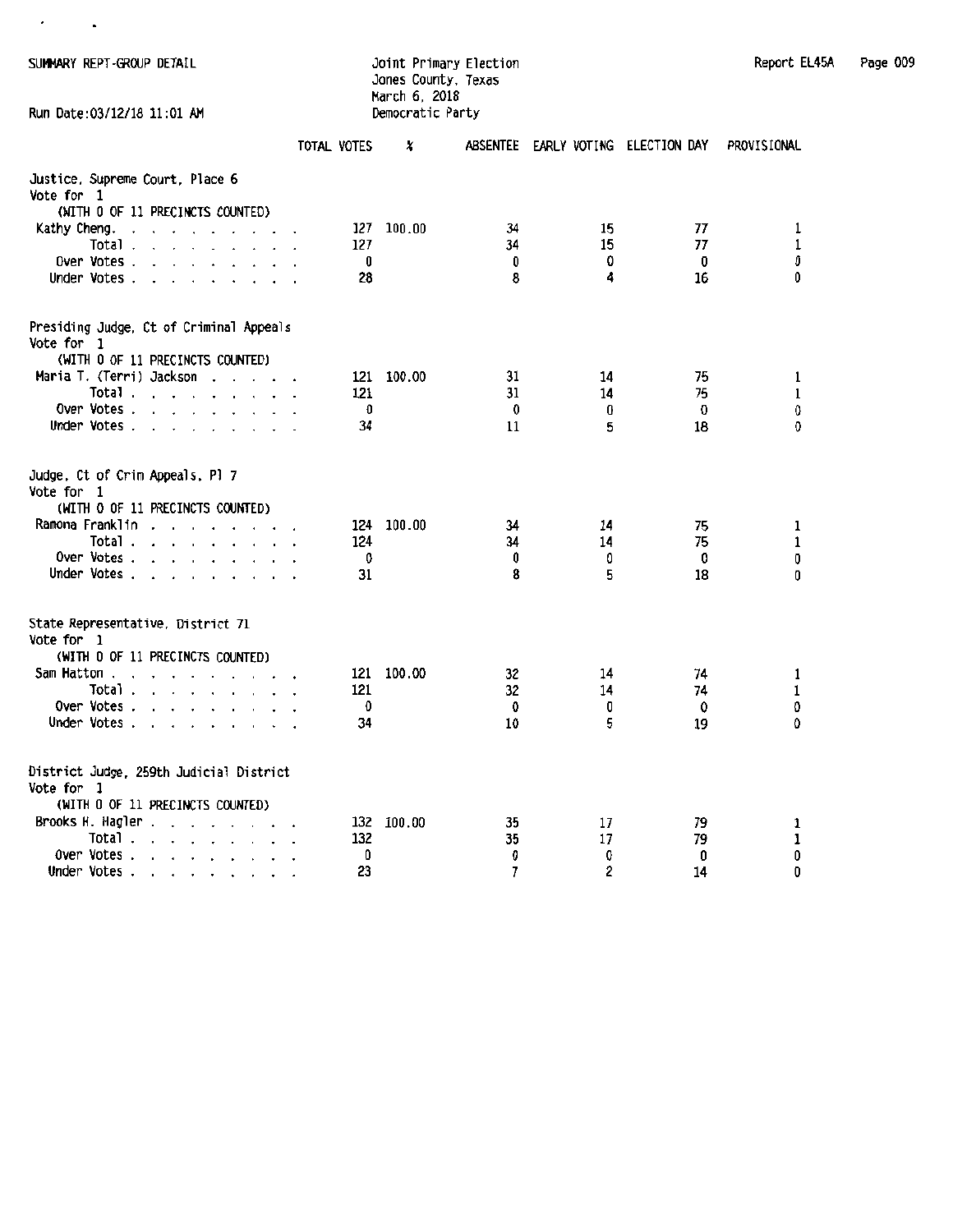$\sim$ 

 $\sigma_{\rm{max}}=1$ 

SUMMARY REPT-GROUP DETAIL **SUMMARY REPT-GROUP DETAIL** Report Association of the United States of the Report Election Jones County, Texas March 6, 2018 Run Date:03/12/18 11:01 AM Democratic Party

| Report EL45A | Page 012 |  |
|--------------|----------|--|
|--------------|----------|--|

|                                         |                                                                                                                                                                                                                                                                                                                                                                                                                                                                  | TOTAL VOTES | x     |         | ABSENTEE EARLY VOTING ELECTION DAY |          | PROVISIONAL |
|-----------------------------------------|------------------------------------------------------------------------------------------------------------------------------------------------------------------------------------------------------------------------------------------------------------------------------------------------------------------------------------------------------------------------------------------------------------------------------------------------------------------|-------------|-------|---------|------------------------------------|----------|-------------|
| Proposition #1 DEM<br><b>Vote for 1</b> | (WITH 0 OF 11 PRECINCTS COUNTED)                                                                                                                                                                                                                                                                                                                                                                                                                                 |             |       |         |                                    |          |             |
| For<br>$\mathcal{L}_{\mathbf{a}}$       | the contract of the contract of the                                                                                                                                                                                                                                                                                                                                                                                                                              | 140         | 93.96 | 36      | 18                                 | 85       | 1           |
| Against.                                | the contract of the contract of the con-                                                                                                                                                                                                                                                                                                                                                                                                                         | 9           | 6.04  | 4       | 1                                  | 4        | 0           |
|                                         | Total                                                                                                                                                                                                                                                                                                                                                                                                                                                            | 149         |       | 40      | 19                                 | 89       | 1           |
|                                         | Over Votes $\cdots$ $\cdots$ $\cdots$                                                                                                                                                                                                                                                                                                                                                                                                                            | 0           |       | O       | 0                                  | 0        | 0           |
|                                         | Under Votes, , , , , , , , ,                                                                                                                                                                                                                                                                                                                                                                                                                                     | 6           |       | 2       | 0                                  | 4        | 0           |
| Proposition #2 DEM<br>Vote for 1        |                                                                                                                                                                                                                                                                                                                                                                                                                                                                  |             |       |         |                                    |          |             |
|                                         | (WITH 0 OF 11 PRECINCTS COUNTED)                                                                                                                                                                                                                                                                                                                                                                                                                                 |             |       |         |                                    |          |             |
| For:                                    | والمناور والمستنقل والمناور والمناور والمناور                                                                                                                                                                                                                                                                                                                                                                                                                    | 131         | 89.12 | 32      | 18                                 | 80       | 1           |
| Against.                                | the contract of the contract of the contract of the contract of the contract of the contract of the contract of                                                                                                                                                                                                                                                                                                                                                  | 16          | 10.88 | 7       | 1<br>19                            | 8<br>88  | 0<br>1      |
|                                         | Total                                                                                                                                                                                                                                                                                                                                                                                                                                                            | 147<br>0    |       | 39<br>0 | 0                                  | 0        | 0           |
|                                         | Over Votes<br>Under Votes                                                                                                                                                                                                                                                                                                                                                                                                                                        | 8           |       | 3       | 0                                  | 5        | 0           |
|                                         |                                                                                                                                                                                                                                                                                                                                                                                                                                                                  |             |       |         |                                    |          |             |
| Proposition #3 DEM<br>Vote for 1        |                                                                                                                                                                                                                                                                                                                                                                                                                                                                  |             |       | ć,      |                                    |          |             |
|                                         | (WETH 0 OF 11 PRECINCTS COUNTED)                                                                                                                                                                                                                                                                                                                                                                                                                                 |             |       |         |                                    |          |             |
| For                                     | and the contract of the contract of                                                                                                                                                                                                                                                                                                                                                                                                                              | 136         | 93.79 | 36      | 18                                 | 81       | 1           |
| Against.                                | and a series of the companies of                                                                                                                                                                                                                                                                                                                                                                                                                                 | 9           | 6.21  | 3       | 1                                  | 5        | 0           |
|                                         | Total                                                                                                                                                                                                                                                                                                                                                                                                                                                            | 145         |       | 39      | 19                                 | 86       | 1           |
|                                         | Over Votes                                                                                                                                                                                                                                                                                                                                                                                                                                                       | 0           |       | 0       | 0                                  | 0        | 0           |
|                                         | Under Votes,                                                                                                                                                                                                                                                                                                                                                                                                                                                     | 10          |       | 3       | 0                                  | 7        | 0           |
| Proposition #4 DEM                      |                                                                                                                                                                                                                                                                                                                                                                                                                                                                  |             |       |         |                                    |          |             |
| Vote for 1                              |                                                                                                                                                                                                                                                                                                                                                                                                                                                                  |             |       |         |                                    |          |             |
|                                         | (WITH 0 OF 11 PRECINCTS COUNTED)                                                                                                                                                                                                                                                                                                                                                                                                                                 | 137         | 93.20 | 35      | 19                                 | 82       |             |
| For<br>÷.<br>Against.                   | and the contract of the contract of the contract of the contract of the contract of the contract of the contract of the contract of the contract of the contract of the contract of the contract of the contract of the contra<br>and the company of the company of the company of the company of the company of the company of the company of the company of the company of the company of the company of the company of the company of the company of the comp | 10          | 6.80  | 4       | 0                                  | 6        | 1<br>0      |
|                                         | Total $\ldots$ $\ldots$ $\ldots$ $\ldots$                                                                                                                                                                                                                                                                                                                                                                                                                        | 147         |       | 39      | 19                                 | 88       | 1           |
| Over Votes.                             | and the contract of the contract of the contract of the contract of the contract of the contract of the contract of the contract of the contract of the contract of the contract of the contract of the contract of the contra                                                                                                                                                                                                                                   | O           |       | 0       | 0                                  | 0        | 0           |
|                                         | Under Votes                                                                                                                                                                                                                                                                                                                                                                                                                                                      | 8           |       | 3       | 0                                  | 5        | 0           |
| Proposition #5 DEM                      |                                                                                                                                                                                                                                                                                                                                                                                                                                                                  |             |       |         |                                    |          |             |
| Vote for 1                              |                                                                                                                                                                                                                                                                                                                                                                                                                                                                  |             |       |         |                                    |          |             |
|                                         | (WITH 0 OF 11 PRECINCTS COUNTED)                                                                                                                                                                                                                                                                                                                                                                                                                                 |             |       |         |                                    |          |             |
| For:<br>$\sim$                          | the company of the company of the<br>$\bullet$ .                                                                                                                                                                                                                                                                                                                                                                                                                 | 124         | 85.52 | 30      | 18                                 | 75       | 1<br>0      |
| Against.<br>$\sim$ $\sim$               | and the state of the state of the                                                                                                                                                                                                                                                                                                                                                                                                                                | 21          | 14.48 | 7<br>37 | 1<br>19                            | 13<br>88 | 1           |
| Total.<br>Over Votes.                   | $\mathbf{r} = \mathbf{r} + \mathbf{r} + \mathbf{r} + \mathbf{r} + \mathbf{r} + \mathbf{r} + \mathbf{r}$                                                                                                                                                                                                                                                                                                                                                          | 145<br>0    |       | 0       | 0                                  | 0        | 0           |
| Under Votes.                            | the contract of the contract of<br><b>Contract Contract</b>                                                                                                                                                                                                                                                                                                                                                                                                      | 10          |       | 5       | 0                                  | 5        | 0           |
|                                         |                                                                                                                                                                                                                                                                                                                                                                                                                                                                  |             |       |         |                                    |          |             |
| Proposition #6 DEM<br>Vote for 1        |                                                                                                                                                                                                                                                                                                                                                                                                                                                                  |             |       |         |                                    |          |             |
|                                         | (WITH 0 OF 11 PRECINCTS COUNTED)                                                                                                                                                                                                                                                                                                                                                                                                                                 |             |       |         |                                    |          |             |
| For:                                    | and the contract of the contract of                                                                                                                                                                                                                                                                                                                                                                                                                              | 143         | 96.62 | 37      | 18                                 | 87       | 1           |
| Against .                               | the contract of the contract of the contract of                                                                                                                                                                                                                                                                                                                                                                                                                  | 5           | 3.38  | 2       | 1                                  | 2        | O           |
|                                         | Total $\cdots$ $\cdots$ $\cdots$                                                                                                                                                                                                                                                                                                                                                                                                                                 | 148         |       | 39      | 19                                 | 89       | 1           |
|                                         | Over Votes.                                                                                                                                                                                                                                                                                                                                                                                                                                                      | 0           |       | 0       | 0                                  | 0        | 0           |
|                                         | Under Votes                                                                                                                                                                                                                                                                                                                                                                                                                                                      | 7           |       | 3       | 0                                  | 4        | 0           |